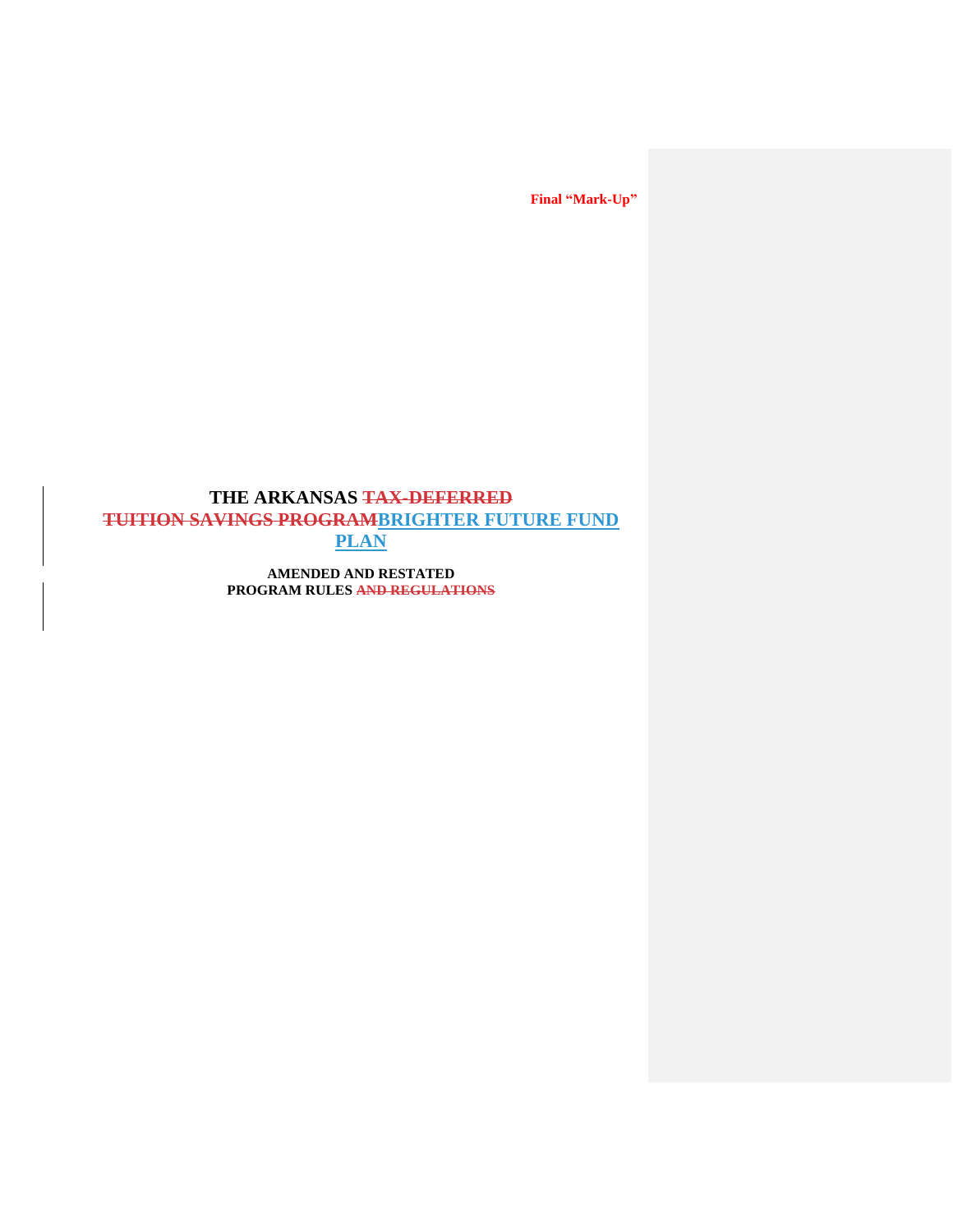## **TABLE OF CONTENTS**

## Page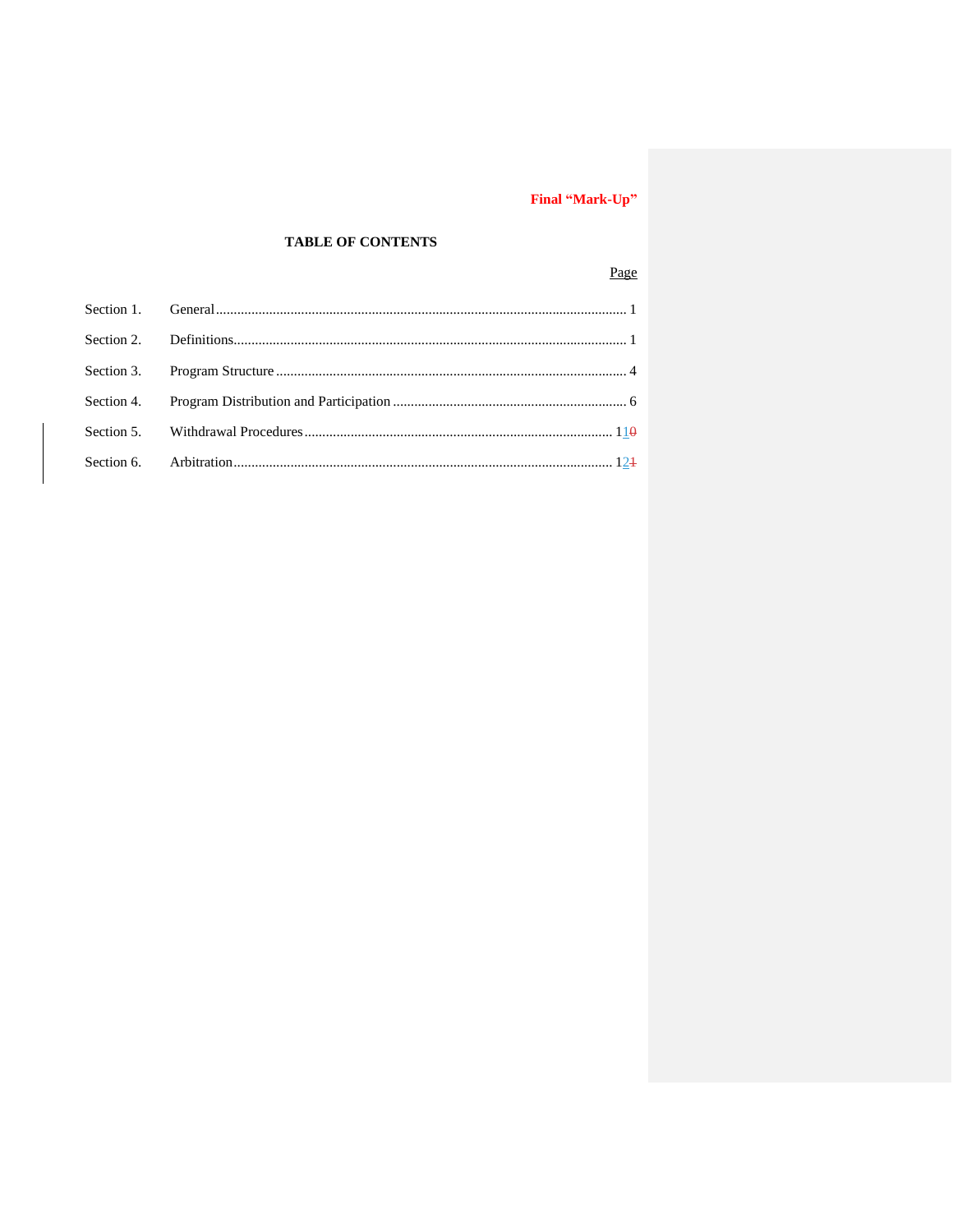#### **Section 1. General**

The Arkansas Tax-Deferred Tuition SavingsBrighter Future Fund Plan (the "Program"), is established pursuant to the Arkansas Tax-Deferred Tuition Savings ProgramBrighter Future Fund Plan Act, Chapter 84 of Title 6 of the Arkansas Code, as amended, codified as Ark. Code Ann. § 6-84-101, et seq. (the "Act"). The Program is designed to satisfy the requirements of Section 529 of the Internal Revenue Code of 1986, as amended, and any regulations, rulings, announcements and other guidance issued thereunder (collectively referred to as "Section 529"). In accordance with the Act, the Section 529 Plan Review Committee (the "Committee") has established the following rules and regulations governing the operation of the Plan. To the extent these rules and regulations are interpreted to be inconsistent with provisions of Section 529, the provisions of Section 529 shall prevail. The Program may be affected by subsequent changes in federal and state legislation. The Committee shall have the right to modify these rules and regulations from time to time to comply with then current federal law and regulations applicable to the Program and for other purposes. Capitalized terms not defined herein shall have the meaning ascribed to them in the Act.

#### **Section 2. Definitions**

**A.** Account Application Form means an application substantially in the form approved by the Committee from time to time.

**B.** Age-Based Option means, a Portfolio the assets of which are invested in a combination of Underlying Investments, currently based on the ages of Designated beneficiaries specified for such Portfolio.

**American Arbitration Association means a non-profit provider of alternative** dispute resolution services.

**D.C.** Approved Allocation means the allocation of assets for a Portfolio as approved by the Committee as may be set forth in the Program Management Agreement.

**E.D.** Approved Allocation Effective Date means the annual date (July 1) by which the Approved Allocation for a Portfolio is approved, as may be set forth in the Program Management Agreement.

F.E. Arkansas Administration Fee means any fee paid out of athe Plan's assets to the Committee pursuant to a Program Management Agreement.

**G.F.** Business Day means each day on which the New York Stock Exchange is open for trading.

**H.G.** Cash means U.S. dollars, checks or electronic funds transfers, or any other method deemed appropriate by the Committee.

**I.H.** Code means the Internal Revenue Code of 1986, as amended.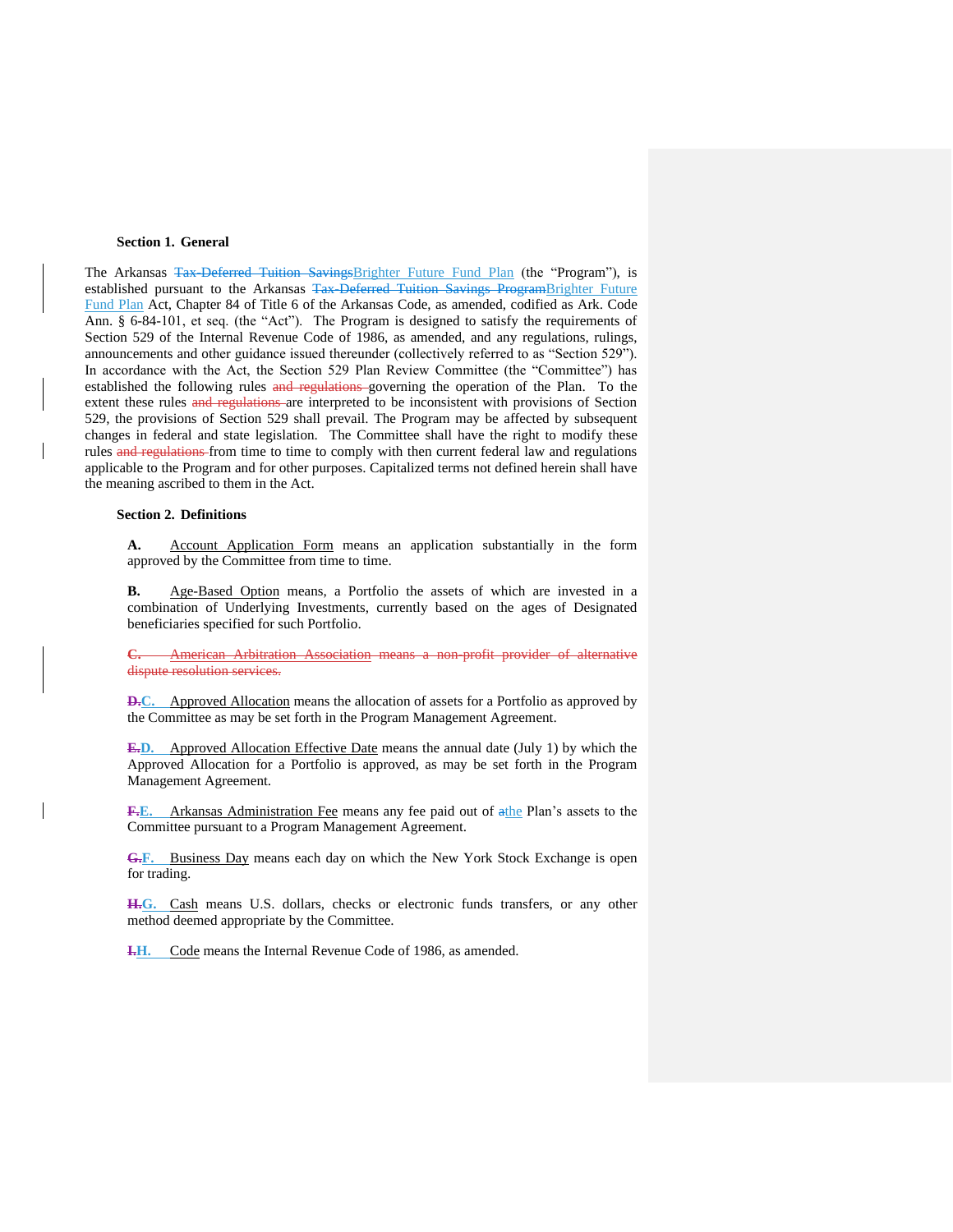$\overline{J}$ . Contribution Maximum means the maximum amount that an Account  $\Theta$  owner can contribute to all Program Accounts for the same Designated  $\overline{b}$ Beneficiary, as determined from time to time by the Committee based upon a methodology which calculates such maximum amount on an annual basis using the cost of up to seven years of tuition, fees, books, supplies and equipment, and room and board at an Hhigher educational institution.

**K.J.** Custom Portfolio Option, iShares Asset Allocation Portfolios, or Custom iShares Portfolio means a Portfolio the assets of which are invested in one or a combination of Underlying Investments, in accordance with a fixed asset allocation that does not change based on the age or years-to-enrollment of a Designated bBeneficiary.

**L.K.** Designated Beneficiary Change Form means a change of a Designated **bBeneficiary substantially in the form approved by the Committee, from time to time.** 

**M.L.** Eligible Participant means an individual, other person, or legal entity eligible under the Act, under applicable federal tax law and regulations to participate in the Program.

**N.M.** Eligible Scholarship means a scholarship or other payment qualifying for an exemption from the withdrawal penalty required by Code Section 529, or any successor provision thereto, of the Code.

**O.** GIFT Plan is the name of a direct-sold Plan established within the Program.

**P.N.** Investment Fund means the portion of a Plan's assets invested in Underlying Investments (i.e., that portion of the a Plan's assets not held in the Operating Fund).

**Q.** iShares 529 Plan is the name of an advisor-sold Plan established within the Program.

**R.O.** Investment Manager means the entity employed contracted by the Program Manager to manage the assets of the Portfolios, as approved by the Committee.

**S.P.** Management Fee means any fee paid out of a Plan's assets to the Program Manager pursuant to a written agreement approved by the Committee.

**T.** Matching Grant means the grant of funds awarded by the Committee under the Aspiring Scholars Matching Grant Program to eligible Account owners on behalf of a Designated beneficiary governed by the terms and conditions of the GIFT Plan Program Description and Participation Agreement and the then current matching grant instructions established by the Committee at the time the grant is awarded.

**U.Q.** MSRB means Municipal Securities Rulemaking Board and any duly established entity which succeeds to the functions thereof.

**V.R.** Net Asset Value or NAV means: (1) the net asset value per share of the Underlying Investments as of the market close NYSE on that Business Day<sub>s</sub>; such NAV to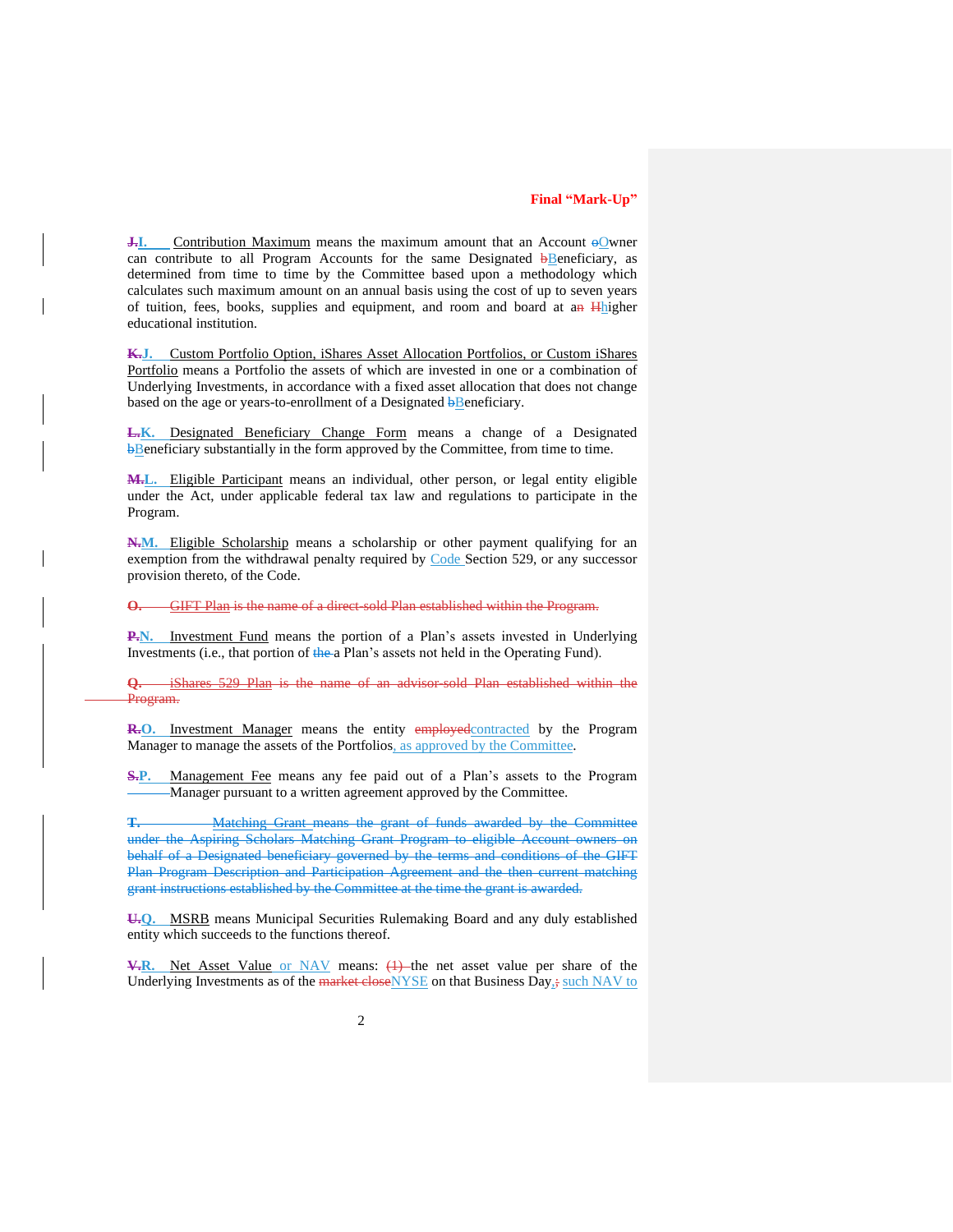reflect:  $(21)$  adjustments, if any, to the net asset value per share of any Underlying Investments made after the market close;  $(32)$  net purchase orders and net redemption orders received by the Investment Manager from the Program Manager each Business Day; (43) the deduction and payment of fees and expenses from the Portfolios by the Program Manager, or by the Investment Manager; and  $(54)$  the Investment Manager's reinvestment, into any Underlying Investment it or its affiliate offers and manages, of any income, dividends and/or capital gain distributions paid by Underlying Investments.

W.S. NYSE means the New York Stock Exchange.

**X.T.** Operating Account means the account established for the purpose of holding the Arkansas Administration Fee.

**¥.**U. Operating Fund means that portion of the a–Plan's assets not held in the Investment Fund.

**Z.V.** Participation Agreement means an agreement between an Account  $\Theta$  owner and the Trust substantially in the form approved by the Committee, from time to time, which establishes the Account and the obligations of the Trust and the Account  $\Theta$ Wener.

AA.W. Plan means either (i) the GIFT direct-sold Plan established within the Program, (ii) the iShares 529 Planadvisor-sold Plan established within the Program, or (iii) any other college savings plan established pursuant to the Act and administered by the Committee, collectively, under the Trust.

**BB.X.** Portfolio means one of the Plan Portfolios established within the Investment Fund to which Contributions may be allocated, and that are invested in Underlying Investments.

**CC.Y.** Program Description means the complete disclosure document or set of documents describing a Plan, including any supplement(s) thereto, each as amended from time-to-time, constituting an "official statement" within the meaning of Rule 15c2-12 under the Securities Exchange Act of 1934, as amended, and the rules of the MSRB and any successor to the applicable functions thereof.

**DD.Z.** Program Distributor means the program distributor employed by the Committee pursuant to Ark. Code Ann. § 6-84-105, or any successor provision thereto, and designated as such in the then current Program Description.

**EE.AA.** Program Management Agreement means a written agreement among the Trust, the Committee and the Program Manager.

**FF.BB.** Program Manager means both the program manager and the recordkeeping and servicing agent employed by the Committee pursuant to Ark. Code Ann. § 6-84-105, or any successor provision thereto, and designated as such in a Program Management Agreement.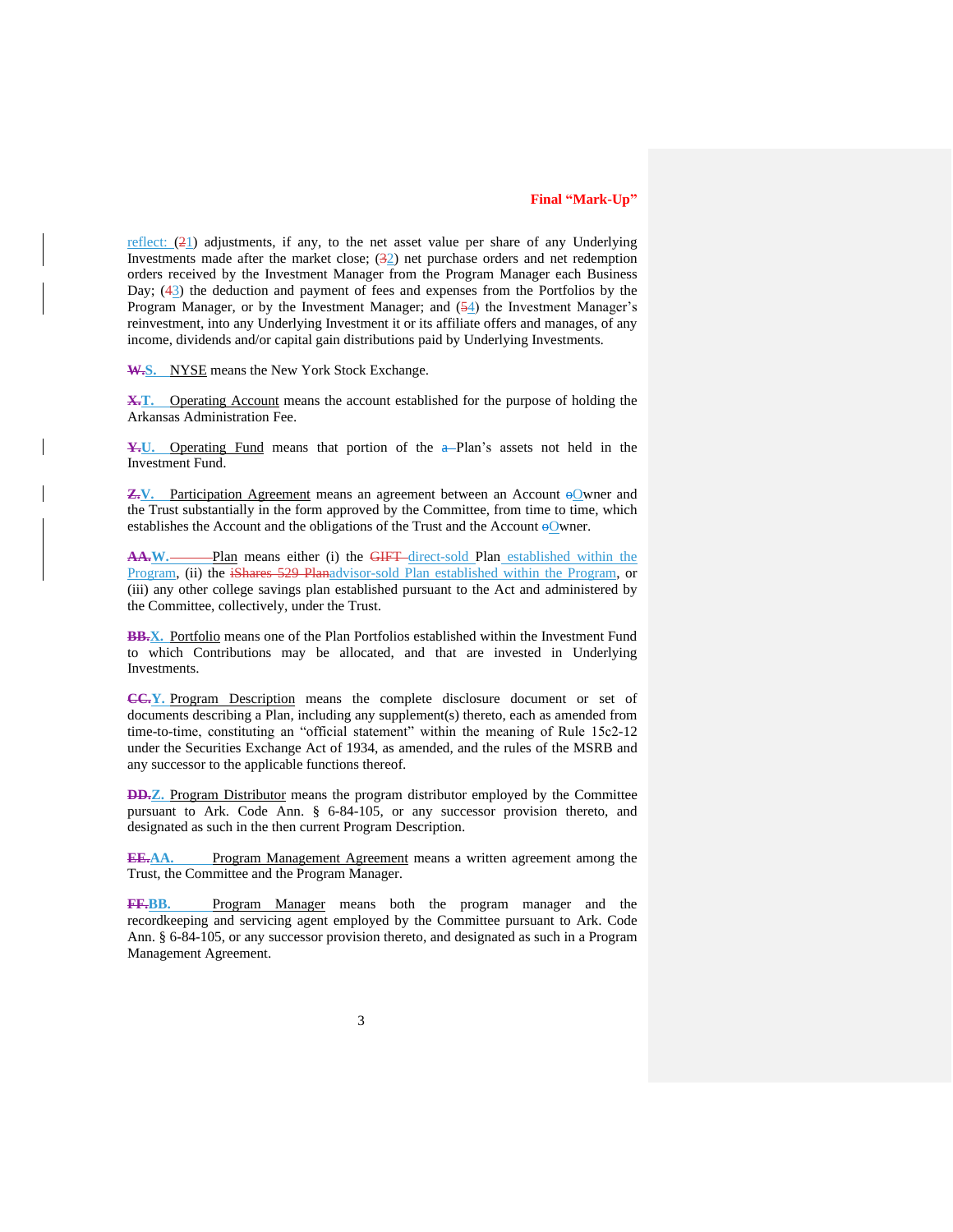**GG.CC.** Rollover Contribution means a Contribution to an Account which is transferred to or deposited in the Account from another program operating as a "qualified tuition program" within the meaning of Code Section 529, or any successor provision thereto, of the Code.

**HH.DD.** Rollover Distribution means a distribution or transfer from an Account which is transferred to or deposited in another program operating as a "qualified tuition program" within the meaning of Section 529, or any successor provision thereto, of the Code.

**II.EE.** Section 529 Plan Review Committee or Committee means the committee created pursuant to Ark. Code Ann. § 6-84-105, or any successor provision thereto.

**J.F.F.** Series means a class of units of a Portfolio.

**KK.GG.** State means the State of Arkansas, acting through its executive, administrative, legislative and judicial branches.

**LL.HH.** Trust means the Arkansas Tax-Deferred Savings ProgramBrighter Future Fund Plan Trust created under Ark. Code Ann. § 6-84-104.

**MM.II.** Underlying Investments means ETFsexchange traded funds, securities, separate accounts, registered —mutual funds or other investments in which assets of a Portfolio are-<br>invested.

**NN.JJ.**Withdrawal means a Qualified wWithdrawal or a Nonqualified wWithdrawal.

**OO.KK.** Withdrawal Request means a request by an Account o Owner to effect a Withdrawal -substantially in the form or other process approved by the Committee, from time to time.

**PPLL**. Year-of-Enrollment Portfolio means a Portfolio the assets of which are invested in a combination of Underlying Investments based upon the Designated  $\frac{1}{2}$ Beneficiary's anticipated year of enrollment as determined by the Account  $\Theta$  wner.

#### **Section 3. Program Structure**

**A.** The Trust. The Trust is comprised of an Investment Fund and an Operating Fund.

1. Investment Fund. The Investment Fund initially receives all Contributions to Accounts made by Account  $\Theta$  wners pursuant to Participation Agreements. The Investment Fund is invested in Underlying Investments.

2. Operating Fund. The Operating Fund is comprised of the Operating Account and such sub-accounts as may be established by the Committee from time to time.

#### **B.** Portfolios.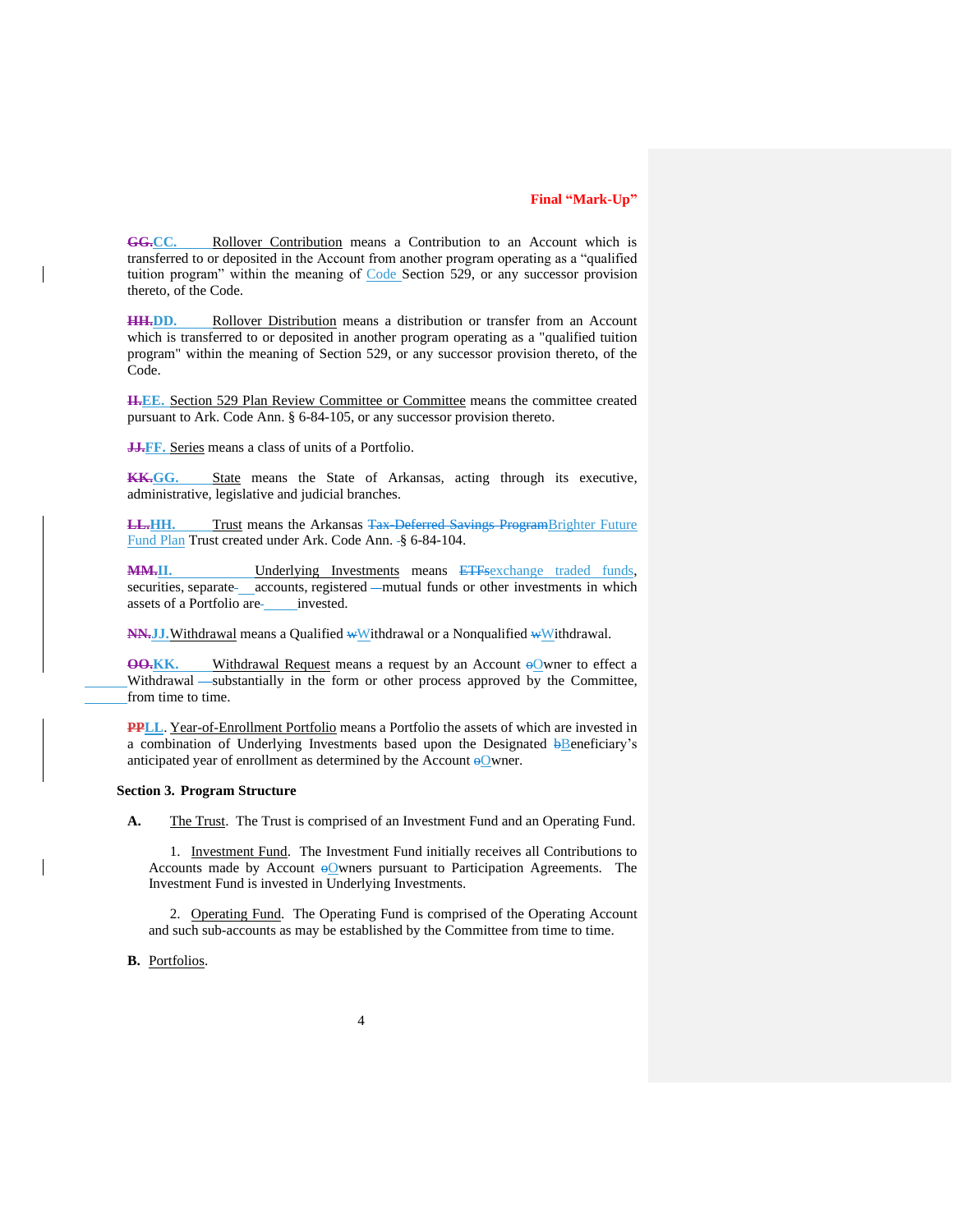### 1. General.

a. The Investment Fund may be divided into one or more Portfolios and/or Series of Portfolios. Each Portfolio will represent a separate, segregated portfolio of Underlying Investments held in the Investment Fund.

b. Contributions made to an Account on behalf of a Designated **bBeneficiary** are invested in units of one or more Series of one or more Portfolios based on an election on the Account Application Form (or other appropriate form) made by an Account  $\Theta$  wner. If an Account owner is awarded a matching grant, the matching grant will be invested according to the Portfolio(s) allocation instructions on file for the Account owner's account. The terms, expenses and sales charges, if any, as well as the availability of different Portfolios (or Series thereof) shall be as described in the then current Program Description.

c. The assets of each Portfolio will be rebalanced periodically on an as needed basis to conform each Portfolio to the Approved Allocation.

d. The Section 529 Plan Review Committee shall have the right to alter the basis of assigning Accounts to Age-Based Options and, subject to receipt of reasonably satisfactory assurance that such reassignment would not disqualify the affected Accounts or the Program from treatment, for federal tax purposes, as described in the then current Program Description and/or Supplement, or any supplements thereto, to reassign existing Accounts for any reason it deems appropriate.

#### 2. Change of Designated Beneficiary.

a. If an Account  $\Theta$  wner changes the Designated  $\overline{\Theta}$  beneficiary for an Account that has been assigned to an Age-Based Option, the Account may be reassigned to a new Age-Based Option based on the age of the new Designated **b**Beneficiary.

b. The Section 529 Plan Review Committee or the Program Manager has the right but not the obligation to reject any (or limit the frequency of) changes of a Designated bBeneficiary that an Account  $\Theta$ We may make if it believes that the Account  $\Theta$ We mer has submitted a change request primarily to avoid the limitation on the number of changes in Portfolio selection permitted in a calendar year under federal tax law.

Current Portfolios. The Investment Fund shall be divided into the Age-Based Options, the Custom Portfolio Options, the iShares Year-of-Enrollment Portfolios, the iShares Asset Allocation Portfolios, Custom iShares Portfolios, or any other Portfolios as may be approved by the Committee, as described in the then current applicable Program Description.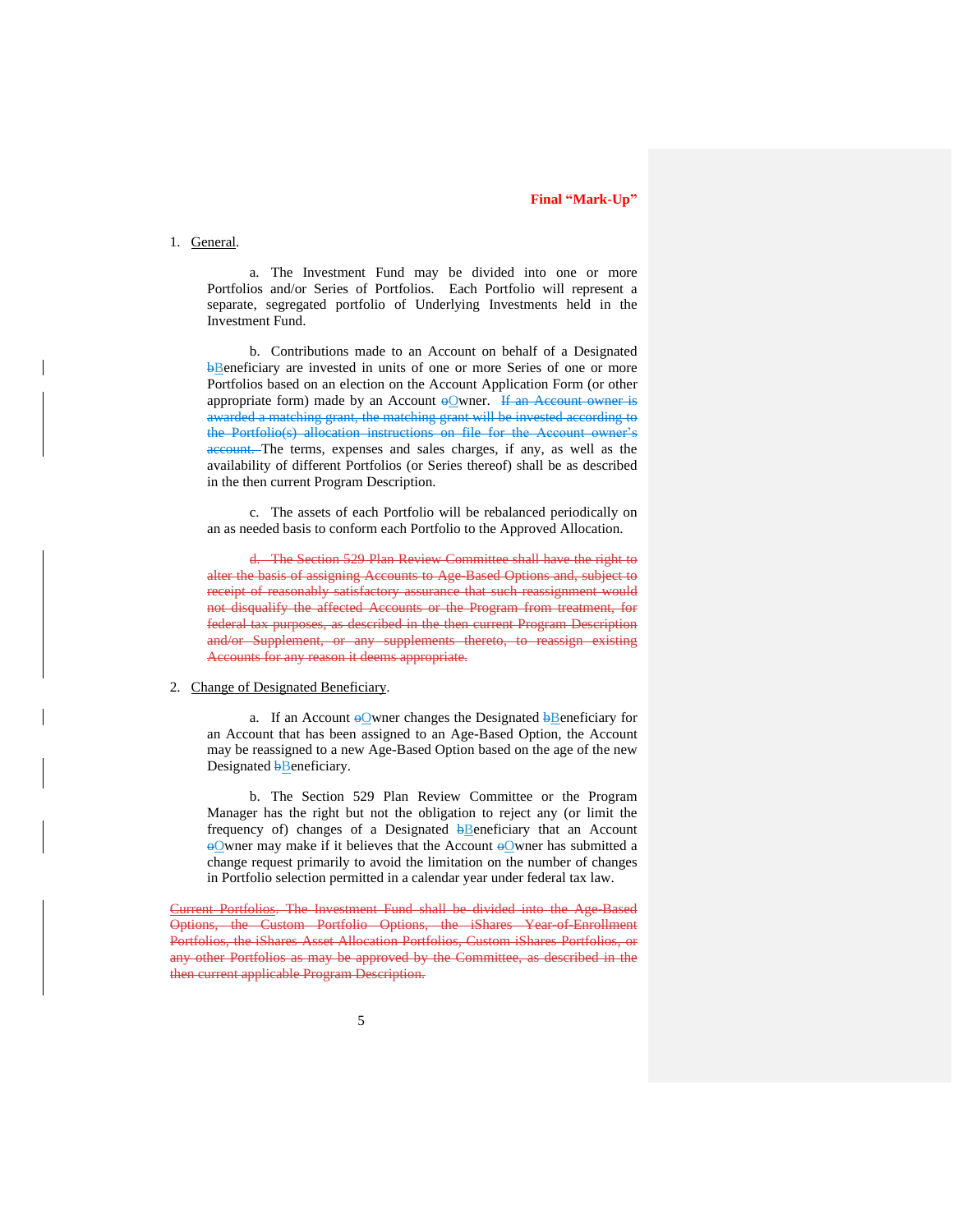43. Subsequent Portfolios and Series. The Committee shall have the authority to increase or decrease the number of Age-Based Options or Custom Portfolio Options and/or the number of Series of each such Portfolio and to create or terminate any additional Portfolios or Series the terms of which shall be as set forth in the then current Program Description provided, however, that with respect to the GIFT direct-sold Plan, in the event that the total number of Portfolios exceeds six, the Program Manager may increase the Management Fee.

**C.** Net Asset Value. The Program Manager, or its delegate, will calculate a Net Asset Value for each Portfolio (or Series thereof) of the Investment Fund as described in the then current Program Description.

#### **Section 4. Program Distribution and Participation**

**A.** Program Distribution. The Trust may offer through the Program Distributor, which may be the Program Manager, and through any other subcontractor of the Program Manager on such terms and conditions as may be approved by the Section 529 Plan Review Committee from time to time, participation in the Program through one or more Portfolios (or Series thereof), as determined by the Committee, to any Eligible Participant as described in the then current Program Description.

#### **B.** Program Participation.

1. Opening an Account. An Eligible Participant must complete an Account Application Form and any other documents required by the Committee or, the Program Manager, these rules-and regulations, or applicable federal and state law or regulation and submit such documents to the Program Manager along with the initial minimum Account contribution as set forth in the then current Program Description. The acceptance by the Program Manager for processing an Account Application Form and an initial contribution does not constitute the agreement of the Program Manager to open an Account. The Program Manager has the right, but not the obligation to reject an Account Application Form that does not contain all information requested on the Account Application Form. There shall be no restrictions on the age of the Designated **b**Beneficiary (except as may be deemed necessary to comply with applicable law) or any required relationship between the Account  $\Theta$ Wener and Designated  $\overline{\Theta}$ Beneficiary.

2. Entering into a Participation Agreement. Subsequent to or concurrently with opening an Account, an Eligible Participant must provide the information required by and agree by virtue of opening an Account to be bound by a Participation Agreement for each Designated  $\frac{1}{2}$ Beneficiary on whose behalf the Account  $\frac{1}{2}$ Owner intends to make Contributions.

**Matching Grant.** A matching grant Account may be subsequent awards granted, if an Account owner, who has completed and signed the appropriate form, meets the requirements set forth in the then current matching grant instructions established by the Committee at the time the grant is awarded.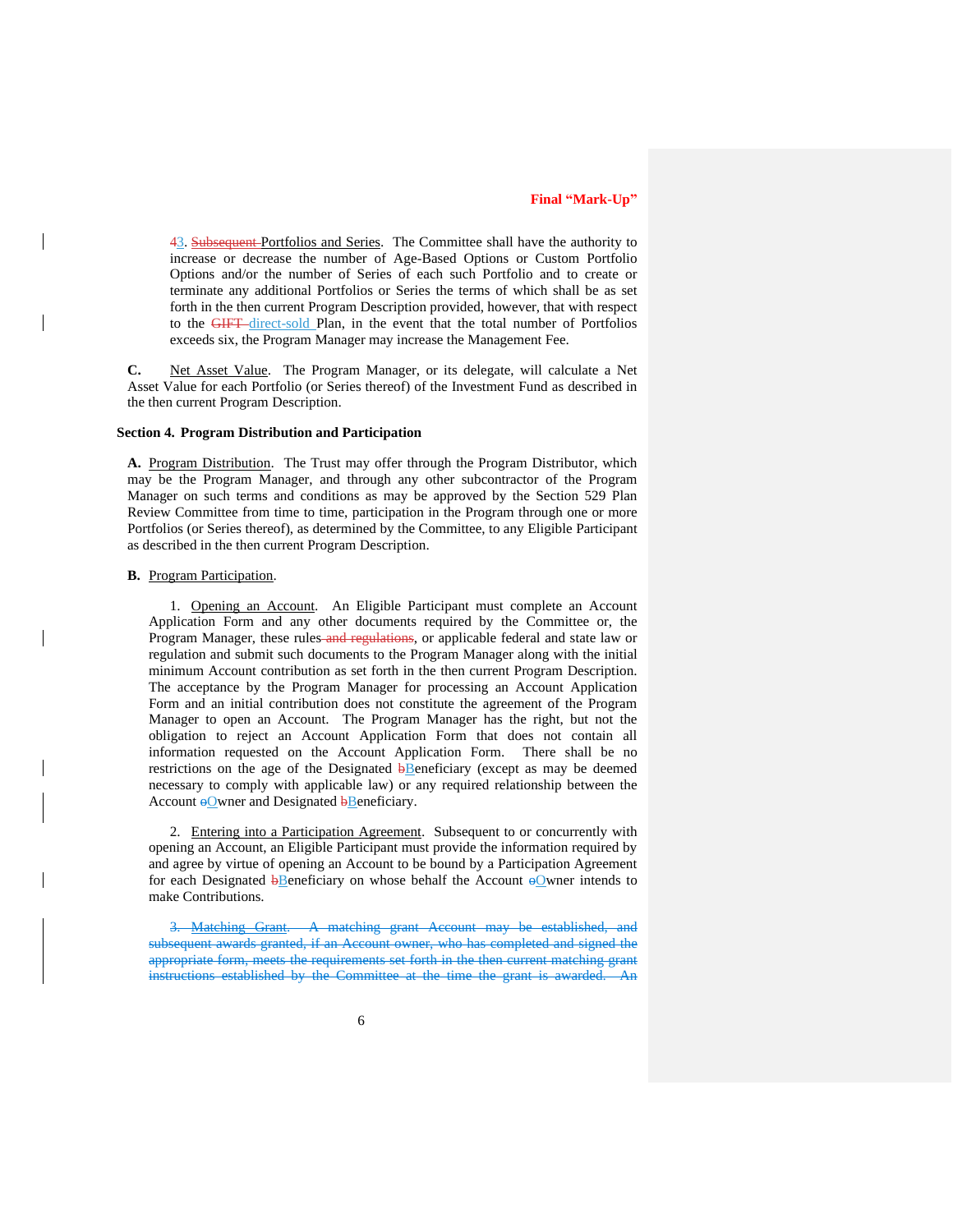Account owner may be eligible for a matching grant if the Account owner filed an Arkansas income tax return as a state resident or, in the event the Account owner was not required to file an Arkansas income tax return, other evidence of eligibility and the Designated beneficiary on the Account is an Arkansas resident.

4.3.Assigning Accounts to Portfolios and Series. The Program Manager will assign each Account to a Portfolio(s) based upon information submitted by the Account  $\Theta$  owner. The selection of an Age-Based Option for each individual Designated **b**Beneficiary may be based on the Designated **bBeneficiary's** age, and the selection of a Custom Portfolio Option, an iShares Year-of-Enrollment Portfolio, an iShares Asset Allocation Portfolio, or a Custom iShares Portfolio, for an individual Designated **b**Beneficiary will be based on the investment option selection made by the Account  $\Theta$  Owner on the Account Application Form.

#### 5.4.Contributions to an Account.

a. Form of Contribution. Contributions must be made in Cash only. As used in this section, "Cash" includes checks or electronic funds transfers. Contributions may be made: (i) by lump sum payment; (ii) by electronic funds transfer from an existing account of the Account  $\Theta$  wner pursuant to an automated investment plan; (iii) by employer payroll deduction; or (iv) by such other method as set forth in the then current Program Description. The term does not include money orders, travelers checks, foreign checks not in U.S. dollars, checks dated over the number of days specified in the then current Program Description, post-dated checks, checks with unclear instructions, securities, non-cash assets, charges on debit, credit cards or any other payment method prohibited by the then current Program Description. In order for an Account  $\Theta$  wner to make Contributions by employer payroll deduction, the Account  $\Theta$ Owner's employer must be able to meet the Program Manager's operational and administrative requirements for Qualified tuition program payroll Contributions.

b. Amount of Contribution. The minimum initial and minimum subsequent Contribution amount by cash is as set forth in the then current Program Description, and may, from time to time, be revised subject to the approval of the Committee. The minimum initial and minimum subsequent Contribution amount by automatic investment plan are as set forth in the then current Program Description. The Contribution Maximum for all Accounts for a Designated  $\frac{b}{b}$ Beneficiary is as set forth in the then current Program Description.

c. Crediting of Contributions. The Program Manager generally shall credit Contributions to an Account as of the same Business Day as received in good order as determined by the Program Manager, provided such Contributions are delivered to and accepted by the Program Manager by 4:00 p.m. Eastern time on such Business Day, or upon such other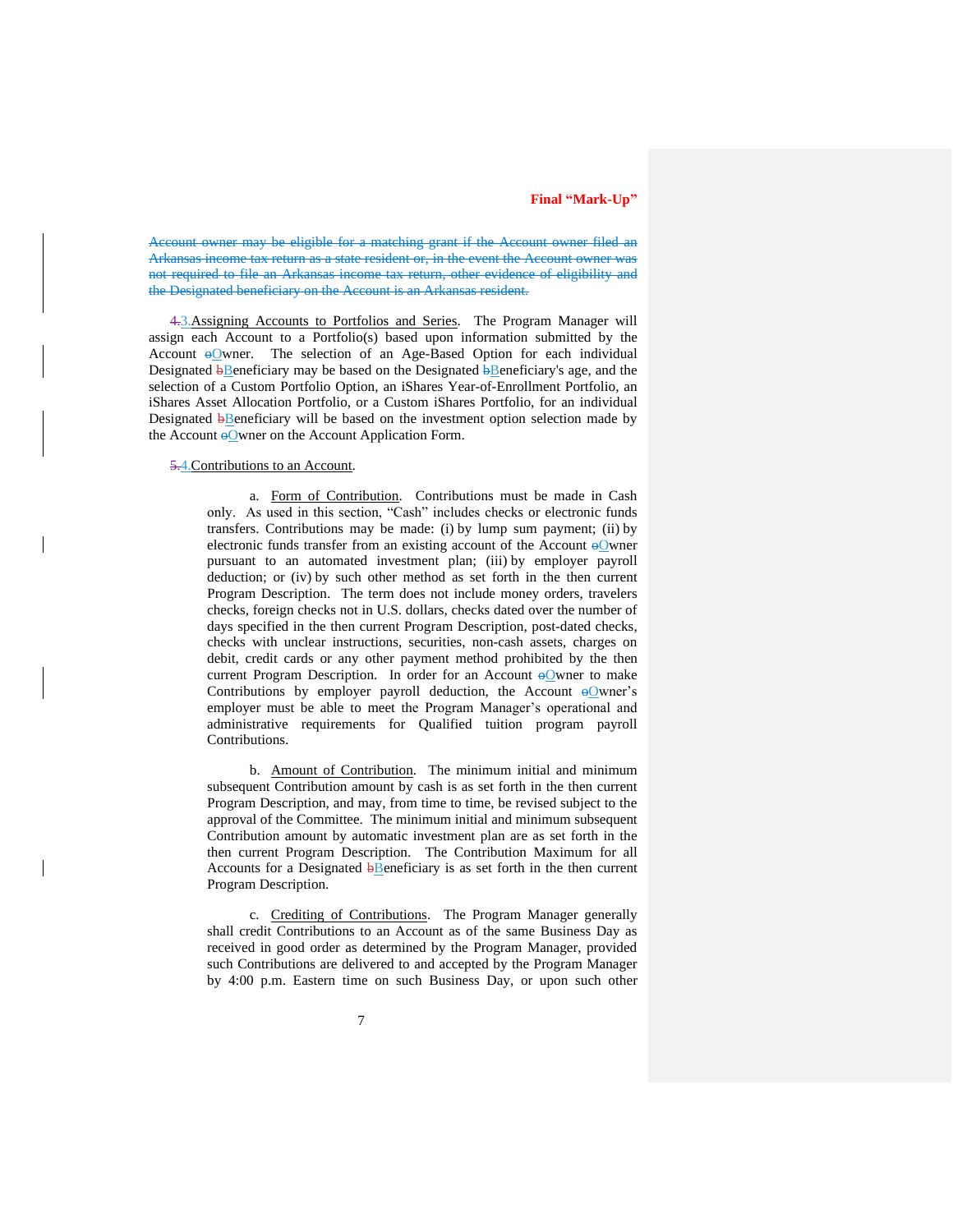Business Day as may be set forth in the then current Program Description. The Program Manager generally shall credit Contributions made by electronic fund transfer to an Account generally the next Business Day after the transfer is received in good order as determined by the Program Manager, provided such Contributions are delivered to and accepted by the Program Manager by 10:00 p.m. Eastern Time on such Business Day, or upon such other Business Day as may be set forth in the then current Program Description.

d. Accounting of Contributions. On the Business Day of the investment of a Contribution by the Program Manager, units (or additional units) of the applicable Portfolio(s) will generally be reflected in the records of the Program for the applicable Account. Contributions made by check, which are received in good order, will generally be considered received by the Program in a given year if post-marked on or before December 31st of the same year, provided the checks are subsequently paid. Contributions made pursuant to an electronic funds transfer will generally be considered received by the Program in a given year if initiated by the Account  $\Theta$ Owner on or before 10:00 p.m. Eastern Time on December  $31<sup>st</sup>$  of such year, provided the funds are subsequently withdrawn from an Account  $\Theta$ Owner's checking or savings account at another financial institution. Contributions made pursuant to an automatic investment plan will generally be considered received by the Program in the year the automatic investment debit has been deducted from an Account oOwner's checking or savings account at another financial institution.

e. Investment of Contributions. A Contribution to an Account is generally invested in units of the Portfolio(s) designated by the Account oOwner or assigned by the Program Manager and/or the Committee on the same Business Day as the crediting of the Contribution to an Account, or upon such other Business Day as may be set forth in the then current Program Description.

f. Overfunding an Account. Any Contribution made by an Account Oowner will generally be rejected or returned to the Account oOwner in the event the Contribution exceeds the Contribution Maximum for the Designated **b**Beneficiary. All Accounts within the Program for the same Designated **b**Beneficiary will be aggregated for purposes of determining whether the Contribution Maximum has been exceeded. At the Program Manager's discretion, a penalty may be imposed on Contributions which exceed the Contribution Maximum. The Program Manager may refuse Contributions, which it determines, in its sole discretion, appear to constitute an abuse of the Program.

g. Rollover Contributions. Rollover Contributions to an Account must be accompanied by an incoming rollover form (or such other form as approved by the Committee) executed by the Account  $\Theta$ Owner and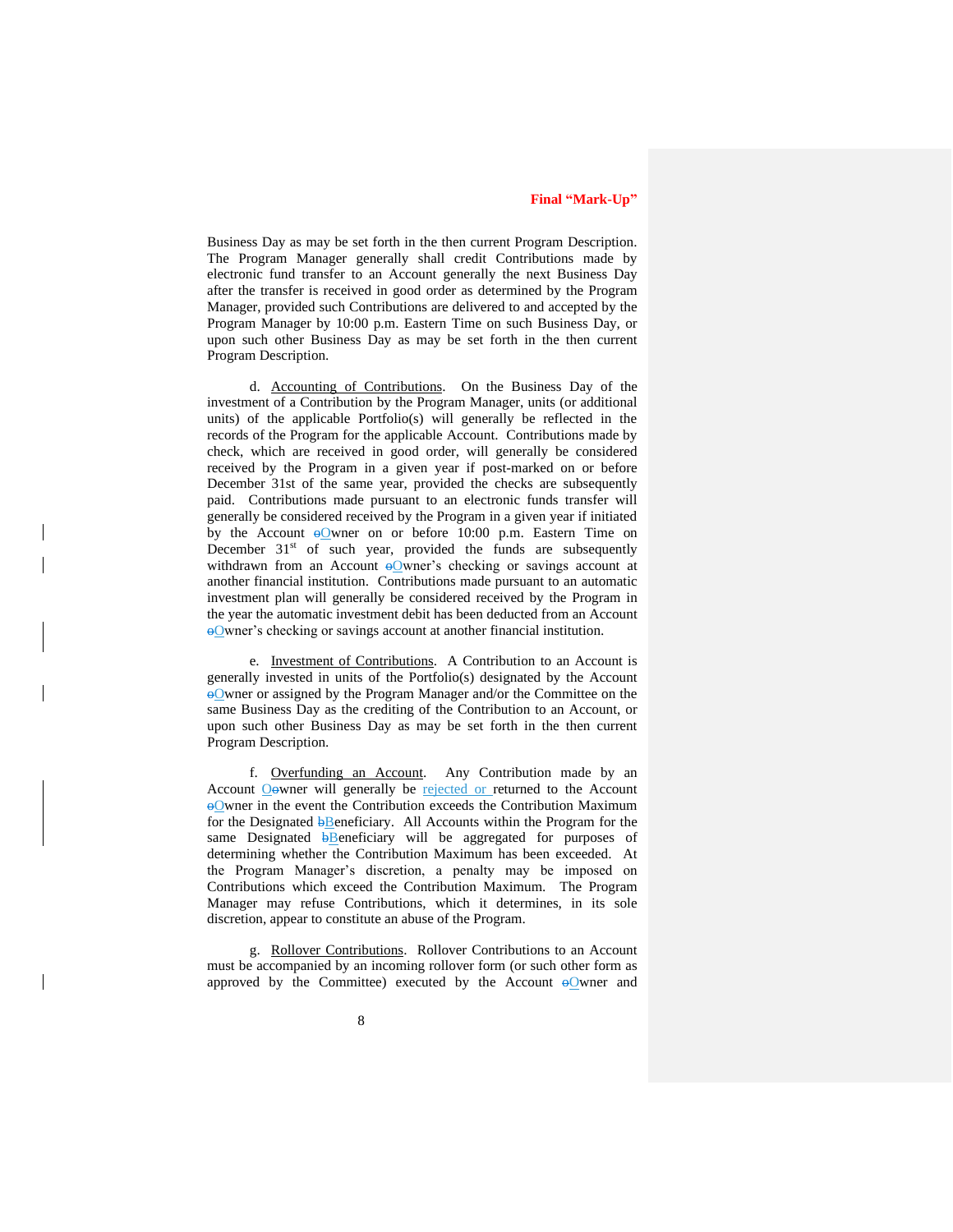submitted in good order as determined by the Program Manager. An incoming rollover form (or other approved form) must include all information the Program Manager and/or Committee may require in order to process the Rollover Contribution in accordance with all requirements of the Program, including those specified in these rules-and regulations, the Program Description, and applicable federal and state law or regulation. The Program Manager has the right, but not the obligation to reject an applicable form that does not contain all information requested. The Program Manager may record the entire amount of the Contribution as earnings unless the incoming rollover form (or other approved form) is accompanied by a statement from the administrator or manager of the Section 529 Qualified tuition program from which the Rollover Contribution is made detailing the amount of the Rollover Contribution that constitutes principal and the amount of the Rollover Contribution that constitutes earnings, together with such other information as the Committee and/or Program Manager may require. Rollover Contributions to an Account may be subject to federal income tax and/or penalties as required by then current federal law or regulation. Reporting and payment of any such federal or state taxes or penalties shall be the obligation of the Account  $\Theta$ Owner.

#### 6.5.Changes to an Account.

a. Change in Designated Beneficiary. To change the Designated  $b$ Beneficiary of an Account, the Account  $b$ Owner must complete a Designated Beneficiary Change Form or such other form as the Committee shall approve (and any additional required documentation) and submit it in good order as determined by the Program Manager in accordance with all requirements of the Program, including those specified in these rules-and regulations, the Program Description, and applicable federal or state law or regulation. The Program Manager has the right, but not the obligation to reject an applicable form that does not contain all information requested. If the Account  $\Theta$ Owner's request is in good order (as determined by the Program Manager), the Designated  $\overline{\mathbf{b}}$ Beneficiary on the Account will be changed to the new Designated  $\frac{1}{2}$ Beneficiary on the records of the Program.

b. Partial Transfer of Account Assets to New Designated Beneficiary. To transfer some, but not all, assets from one Account to another Account, the Account  $\Theta$  owner must provide such information as is necessary for the Program Manager to process such transaction in accordance with all requirements of the Program, including those specified in these rules-and regulations, the Program Description, and applicable federal law or regulation. If the Account  $\Theta$  wner's request is in good order as determined by the Program Manager the amount specified by the Account  $\Theta$ Owner for transfer from the Account will be transferred on the records of the Program to an Account for the benefit of the new Designated **b**Beneficiary.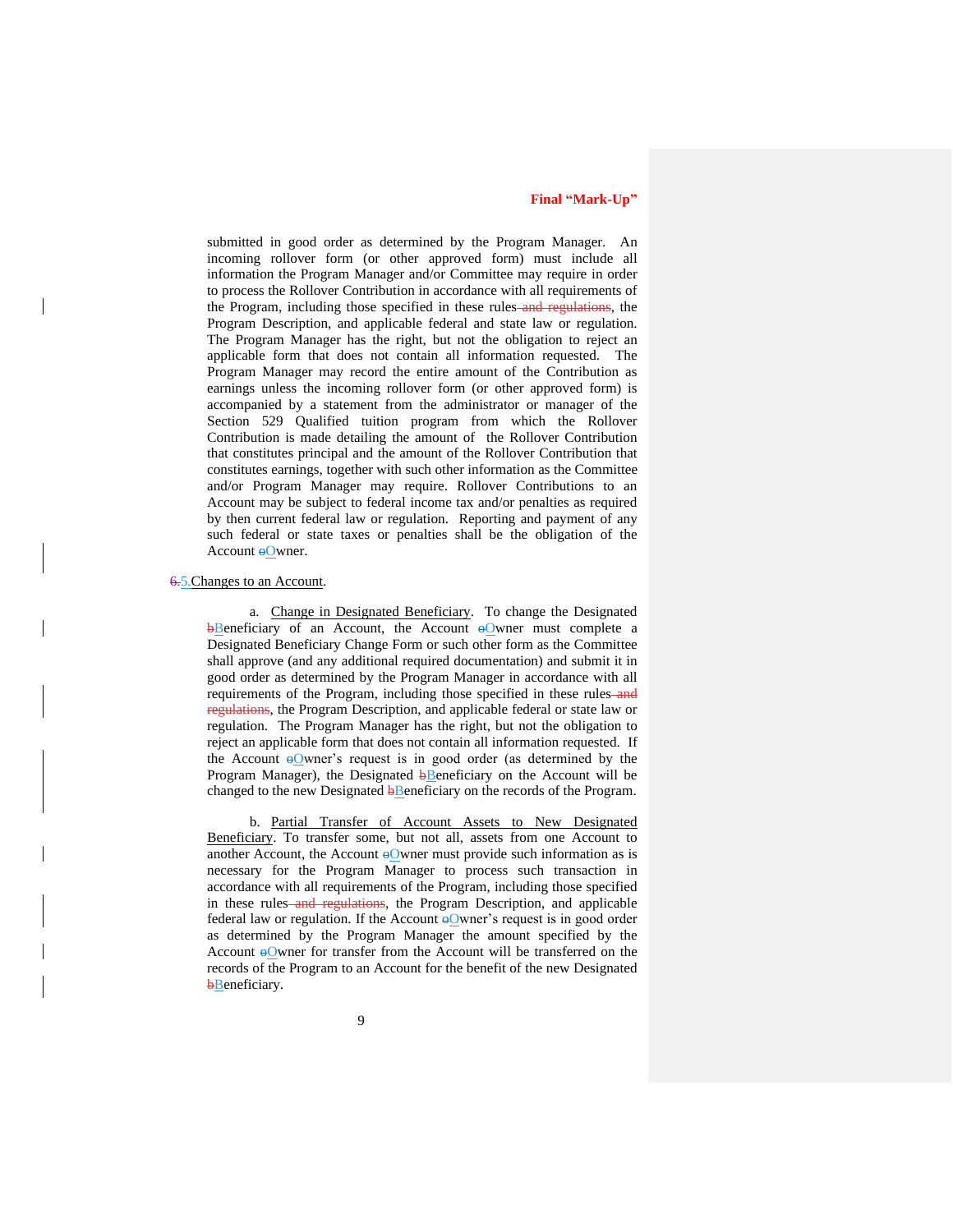c. Forfeiture of Matching Grant Account. Except as provided by the GIFT Plan's then current Program Description, a matching grant Account may not transfer, and the matching grant may be forfeited if the new Designated beneficiary has received a matching grant, has another matching grant Account or is the Account owner on the Account and the Account is not an UGMA/UTMA Account.

d.c. Successor Account oOwner. An Account oOwner may name a successor Account  $\Theta$ Owner if permitted by the applicable form, and to the extent permissible in accordance with the Program Description and applicable law.  $\Theta$ Upon notification to the Program Manager of the death of the Account  $\Theta$ Wener, accompanied by a death certificate or other proof of death recognized under applicable law and such other information as the Program Manager requires, including receipt in good order of an Account Application Form executed by the Successor Account Owner, the Program Manager will change the Account  $\Theta$ Owner for the Account on the records of the Program. In the event a successor Account  $\Theta$  where is not named on the Account Application FormProgram records or the named successor Account  $\Theta$ Owner does not accept the Account, and the Account  $\Theta$ Owner has not disposed of the Account otherwise in a will, trust or other testamentary disposition, the surviving spouse of the Account  $\Theta$  wner will become the Account  $\Theta$  where for the Account. In the event there is no surviving spouse and the Designated  $\frac{1}{2}$ Beneficiary is not a minor, the Designated  $\theta$ Beneficiary will become the Account  $\theta$ Owner for the Account. If the Designated  $\frac{1}{2}$ Beneficiary is a minor, the Designated **bBeneficiary's custodial parent will become the Account oOwner for the** Account. If the Designated  $\frac{1}{2}$ Beneficiary has more than one custodial parent the custodial parent whose birthday is earlier in the calendar year will become the Account  $\Theta$  owner for the Account. If a court of competent jurisdiction declares an Account  $\Theta$  owner legally incompetent and appoints a successor Account  $\Theta$ Owner, the Program Manager will change the Account  $\Theta$  owner for the Account on the records of the Program.

e.d. Change in Account Owner. The Account  $\Theta$  wner may transfer ownership of an Account to another Eligible Participant, if the transfer is irrevocable and transfers all rights, title, interest and power over the Account and is made without consideration. The Account  $\Theta$ Owner will be responsible for any adverse federal and state tax consequences arising from such a change. A change of Account  $\Theta$  wner must be accompanied by an Account information change form or such other form as approved by the Committee and submitted in good order as determined by the Program Manager.

f.e. Account Owner Direction of the Investment of Contributions. Account  $\Theta$ Owners cannot direct the investment of Contributions (or the earnings on Contributions) once they have been used to purchase units of the designated Portfolio(s). Account  $\Theta$  where may change how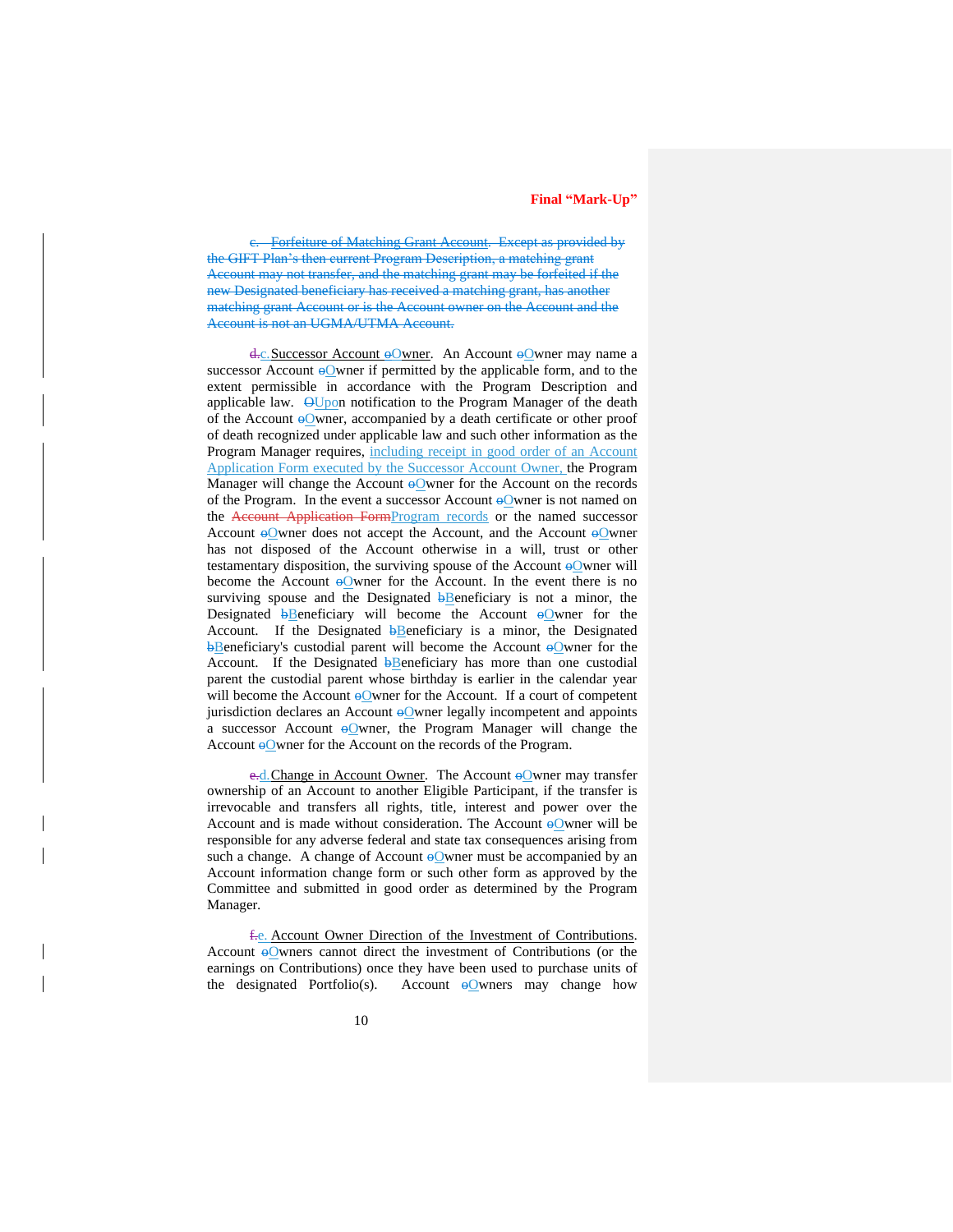investments are allocated among the available Portfolio options in accordance with the then current Program Description and applicable law or regulation.

 $\frac{1}{x}$ . General. The ability of Account  $\Theta$  wners to aeffect changes in and the consequences to Account  $\Theta$ Owners may be affected by subsequent changes in federal and state legislation.

6. Penalties for Misrepresentations. In the event an Account  $\Theta$  where makes any material misrepresentation in any oral or written communication with the Committee or the Program Manager, including, without limitation, on any Plan forms, the Program Manager may terminate an Account oOwner's Account and may charge a penalty of up to fifteen percent (15%) on the investment earnings of the Account, and may seek to recover any losses incurred by the Program, the Committee, or the Program Manager as a result of such misrepresentation.

#### **Section 5. Withdrawal Procedures**

1. Withdrawal Requests. To receive a Withdrawal, the Account  $\Theta$  wner may either submit a Withdrawal request form in good order (as determined by the Program Manager) to the Program Manager or any other method approved by the Committee, which, if the Committee and/or Program Manager deem it necessary, may require:

> a. A certification from the Account  $\Theta$  owner as to whether such Withdrawal is a Qualified withdrawal or a Nonqualified withdrawal;

> b. Such additional information as the Program Manager may require.

#### 2. Nonqualified Withdrawals.

a. An Account  $\Theta$ Owner may make a Nonqualified withdrawal in accordance with the terms of the then current Program Description subject to any applicable federal and/or state income tax and any penalty or additional tax imposed by federal tax law or state law, as set forth in the then current Program Description.

b. Except as otherwise specifically provided herein, only the Account Oowner may close an Account.

3. Withdrawal Taxes and Penalties. An Account Oowner making a Withdrawal shall have the sole obligation to (i) determine whether the Withdrawal is a Qualified withdrawal or a Nonqualified withdrawal; (ii) make any required report to the Internal Revenue Service and any applicable state tax authority regarding the Withdrawal and the amounts of any earnings included therein; and (iii) pay any applicable federal or state income taxes or penalty taxes that may apply.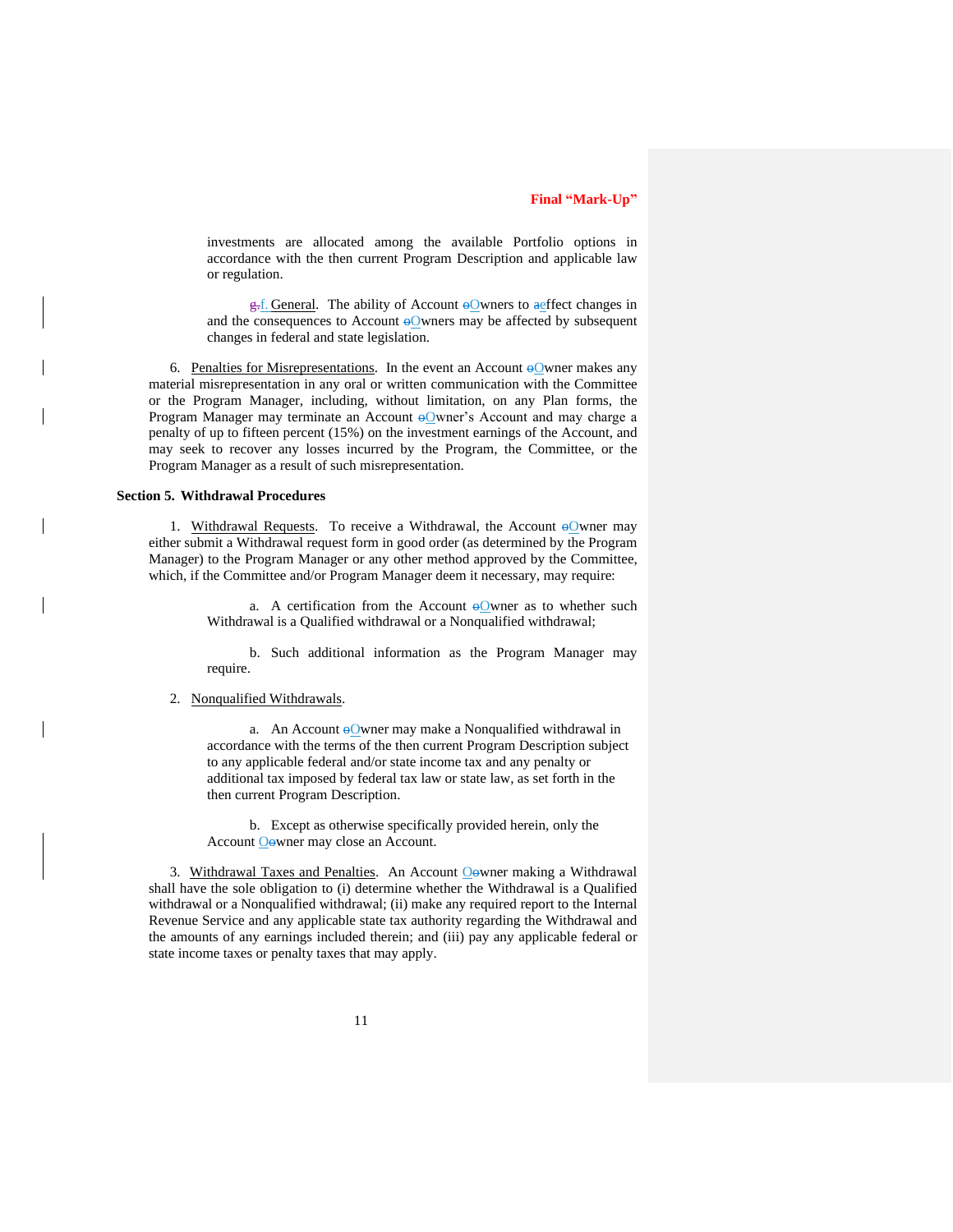4. Unclaimed Account Balances. The Committee may establish a maximum duration for Accounts. In the event the Committee or Program Manager notifies an Account  $\Theta$ Owner of Account inactivity and the Account  $\Theta$ Owner does not respond within the time period as set forth in such notice, the Committee may return all amounts in the Account to the Account  $\Theta$  wher. The Account  $\Theta$  wher shall be responsible for any applicable federal or state taxes and penalties.

**B.** 5. Withdrawal Payments. The Net Asset Value for a Portfolio applicable to a Withdrawal will be the Net Asset Value next calculated for such Portfolio on the Business Day on which the Withdrawal request form is received in good order (as determined by the Program Manager), or upon such other Business Day as may be set forth in the then current Program Description. Withdrawals will be made by check, by ACH, or, at the request of the Account Oowner and upon payment of a fee to be debited from the Account, by wire transfer.

**C.** 6. Requests for Withdrawals. Requests for Withdrawals will be satisfied as soon as practicable, but in no event later than thirty days following acceptance of a Withdrawal request form in good order as determined by the Program Manager.

#### **Section 6. Arbitration**

The Account  $\Theta$ Owner and the Trust agree that by entering into a Participation Agreement the parties agree to resolve any controversy or claim arising out of or relating to the Program or the Participation Agreement, or the breach, termination or validity thereof, by arbitration administered by JAMS in accordance with its Comprehensive Arbitration Rules and Procedures and its Policy on Consumer Arbitrations the American Arbitration Association in accordance with its rules for commercial arbitration (except that if the Program Manager or Investment Manager is a party to the arbitration, it may elect that arbitration will instead be subject to the Code of Arbitration Procedure of the Financial Industry Regulatory Authority), and judgment on the award rendered in the arbitration may be entered in any court of competent jurisdiction. The arbitration provisions of the Participation Agreement shall comply with MSRB rules governing Predispute Arbitration Clauses with Account  $\Theta$  Wenders.

#### **Section 7. Aspiring Scholars Matching Grant Program**

1. General. The Aspiring Scholars Matching Grant Program (the "Matching Grant Program") is created pursuant to Ark. Code Ann. § 6-84-114. The Committee shall determine the terms and conditions of the Matching Grant Program as set forth in the then current Program Description, the Matching Grant Program application form and instructions, including (1) the eligibility requirements, (2) the maximum grant amount, (3) the enrollment period, (4) limitations on withdrawal of assets from a matching grant Account, (5) circumstances under which the assets in a matching grant Account may be forfeited, and (6) any other terms and conditions as may be determined by the Committee.

2. Funding Limitations. The Matching grants are dependent upon funding limitations as overseen by the Committee and can be reduced or stopped at the Committee's discretion.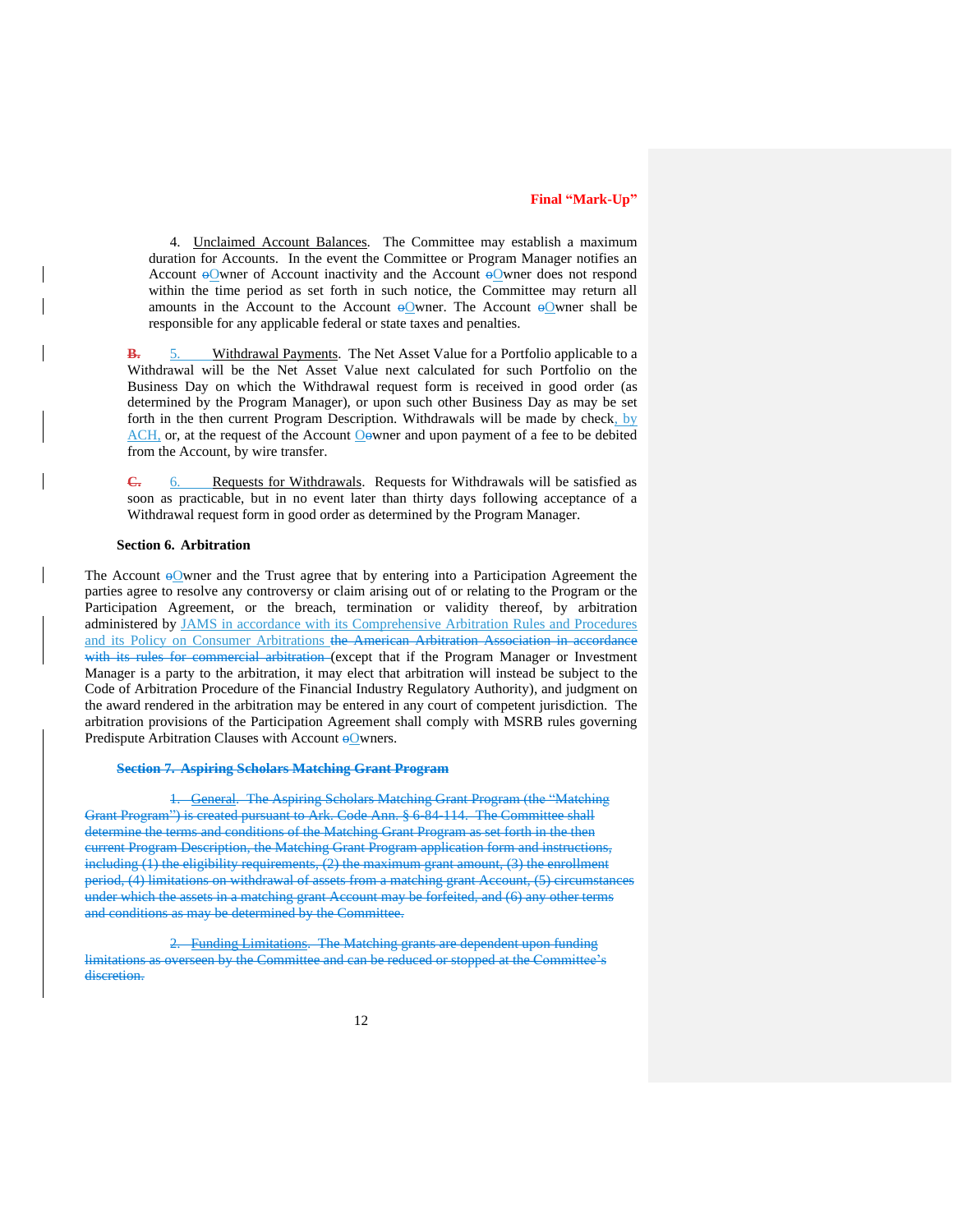These Amended and Restated Rules and Regulations are adopted as of November  $163$ , 202108.

## **THE ARKANSAS TAX-DEFERRED TUITION SAVINGS PROGRAMBRIGHTER FUTURE FUND PLAN TRUST**

By: $\_$ 

Name: <del>Jim Purcell</del> Dennis Milligan<br>Title: Trustee **Trustee**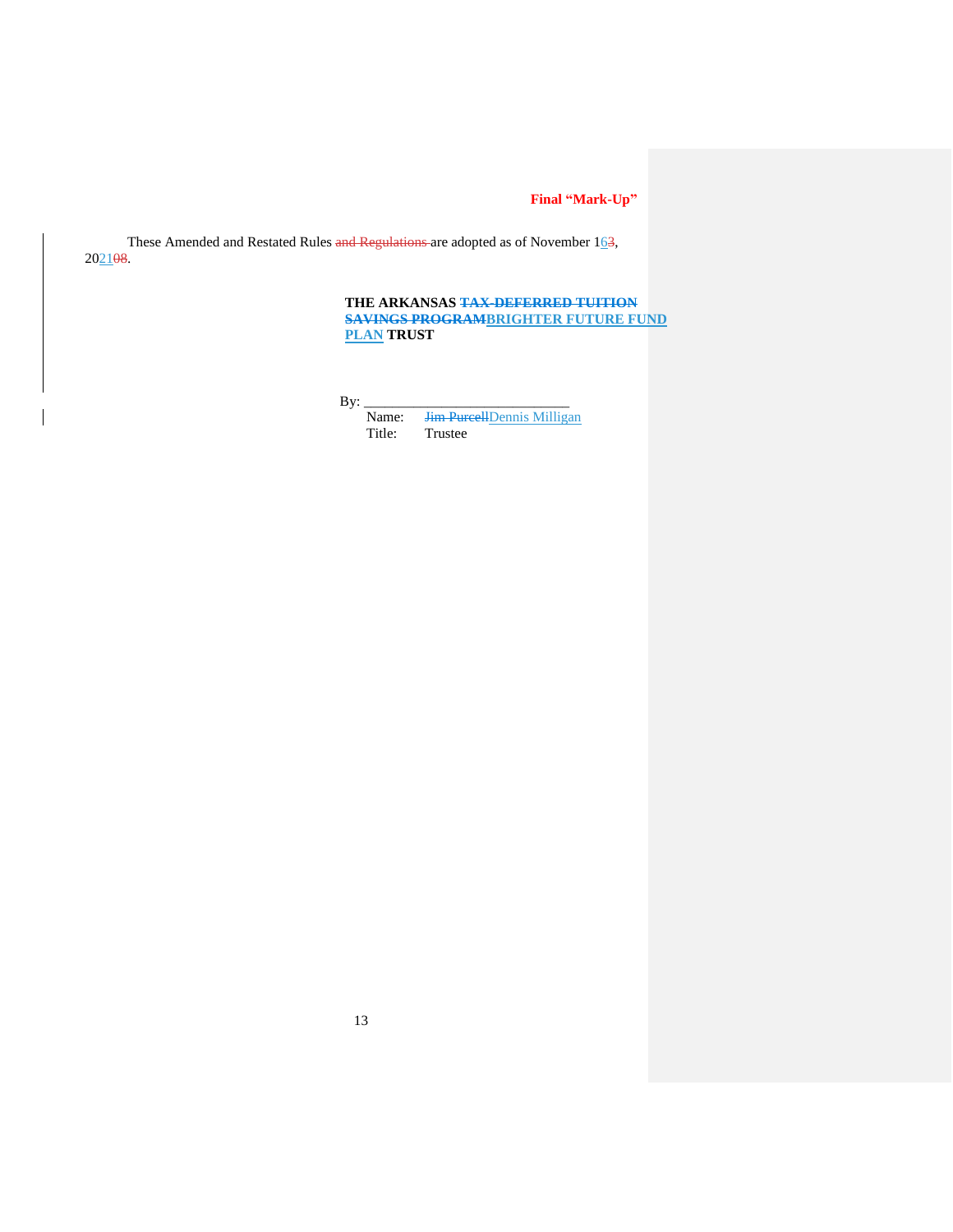**Stricken language would be deleted from and underlined language would be added to present law. Act 966 of the Regular Session**

| 1  | State of Arkansas<br>As Engrossed: H3/2/21 H4/19/21                                             |
|----|-------------------------------------------------------------------------------------------------|
| 2  | $A$ Bill<br>93rd General Assembly                                                               |
| 3  | <b>HOUSE BILL 1509</b><br>Regular Session, 2021                                                 |
| 4  |                                                                                                 |
| 5  | By: Representatives Brown, Barker, Bentley, Cavenaugh, Crawford, Dalby, C. Fite, M. Gray, Haak, |
| 6  | Lundstrum, J. Mayberry, McKenzie, Speaks, Vaught                                                |
| 7  | By: Senators J. English, Irvin, B. Davis, Bledsoe                                               |
| 8  |                                                                                                 |
| 9  | For An Act To Be Entitled                                                                       |
| 10 | AN ACT CONCERNING THE ARKANSAS TAX-DEFERRED TUITION                                             |
| 11 | SAVINGS PROGRAM; TO AMEND THE ARKANSAS TAX-DEFERRED                                             |
| 12 | TUITION SAVINGS PROGRAM ACT; TO ADOPT RECENT CHANGES                                            |
| 13 | CONTAINED IN THE INTERNAL REVENUE CODE RELATED TO THE                                           |
| 14 | PROGRAM; TO CHANGE THE NAME OF THE PROGRAM; AND FOR                                             |
| 15 | OTHER PURPOSES.                                                                                 |
| 16 |                                                                                                 |
| 17 |                                                                                                 |
| 18 | <b>Subtitle</b>                                                                                 |
| 19 | TO AMEND THE ARKANSAS TAX-DEFERRED                                                              |
| 20 | TUITION SAVINGS PROGRAM ACT; TO ADOPT                                                           |
| 21 | RECENT CHANGES CONTAINED IN THE INTERNAL                                                        |
| 22 | REVENUE CODE; AND TO CHANGE THE NAME OF                                                         |
| 23 | THE PROGRAM.                                                                                    |
| 24 |                                                                                                 |
| 25 |                                                                                                 |
| 26 | BE IT ENACTED BY THE GENERAL ASSEMBLY OF THE STATE OF ARKANSAS:                                 |
| 27 |                                                                                                 |
| 28 | SECTION 1. Arkansas Code § 6-84-101 is amended to read as follows:                              |
| 29 | $6 - 84 - 101$ .<br>Title.                                                                      |
| 30 | This chapter shall be known and may be cited as the "Arkansas Tax-                              |
| 31 | Deferred Tuition Savings Program Act" "Arkansas Brighter Future Fund Plan                       |
| 32 | Act".                                                                                           |
| 33 |                                                                                                 |
| 34 | SECTION 2. Arkansas Code § 6-84-102 is amended to read as follows:                              |
| 35 | $6 - 84 - 102$ .<br>Purpose.                                                                    |
| 36 | It is the intent and purpose of this chapter to create and establish                            |

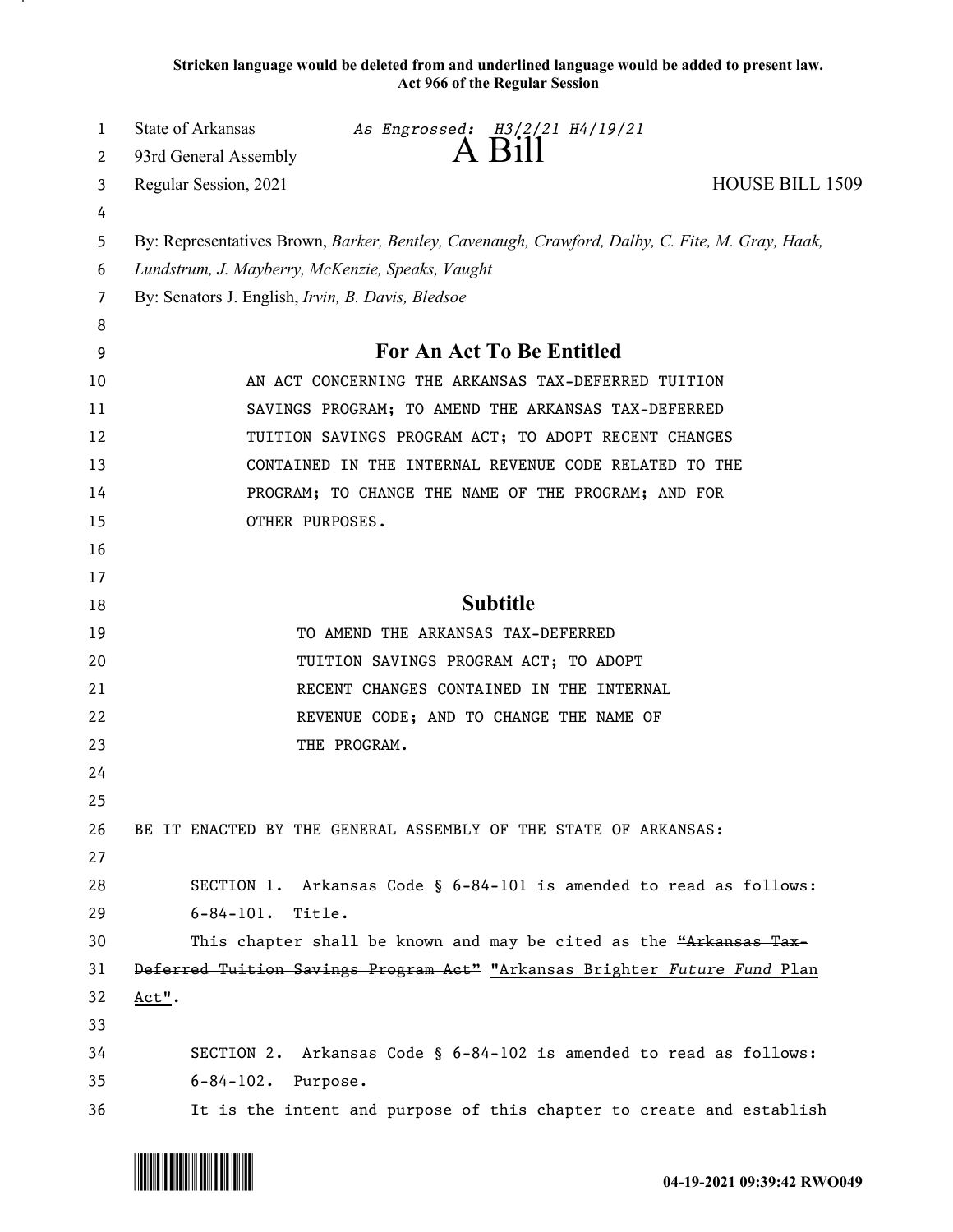As Engrossed: H3/2/21 H4/19/21 112 12:00 12:00 12:00 12:00 12:00 12:00 12:00 12:00 12:00 12:00 12:00 12:00 12:0

 the Arkansas Tax-Deferred Tuition Savings Program Brighter *Future Fund* Plan pursuant to 26 U.S.C. § 529, as in effect on January 1, 2018 2020, to be administered by the Section 529 Plan Review Committee through the adoption of 4 rules for the administration of the program plan. SECTION 3. Arkansas Code § 6-84-103(3)-(6) concerning the definitions used under the Arkansas Tax-Deferred Tuition Savings Program Act, are amended to read as follows: 9 (3) "Act" means the Arkansas Tax-Deferred Tuition Savings Program Brighter *Future Fund* Plan Act, § 6-84-101 et seq.; 11 (4)(A) 
"Arkansas Tax-Deferred Tuition Savings Program Trust" "Arkansas Brighter *Future Fund* Plan Trust" or "trust" means the trust created under § 6-84-104. (B) Participation in the trust shall be open to Arkansas residents and nonresidents alike; (5) "Committee" means the Section 529 Plan Review Committee, provided for in § 6-84-105, which shall oversee the administration of the Arkansas Tax-Deferred Tuition Savings Program Brighter *Future Fund* Plan and 19 ensure that the program plan complies with the provisions of this chapter and 20 acts in accordance with 26 U.S.C. § 529, as in effect on January 1, 2020; (6) "Contribution" means: (A) Any payment directly allocated to an account for the benefit of a designated beneficiary or used to pay administrative fees associated with an account; and (B) That portion of any rollover amount treated as a contribution under 26 U.S.C. § 529, as in effect on January 1, 2018 2020; SECTION 4. Arkansas Code § 6-84-103(10), concerning the definitions used under the Arkansas Tax-Deferred Tuition Savings Program Act, is amended to read as follows: (10) "Member of the family" shall have the same meaning as is contained in 26 U.S.C. § 529, as in effect on January 1, 2018 2020; SECTION 5. Arkansas Code § 6-84-103(12)-(15), concerning the definitions used under the Arkansas Tax-Deferred Tuition Savings Program Act,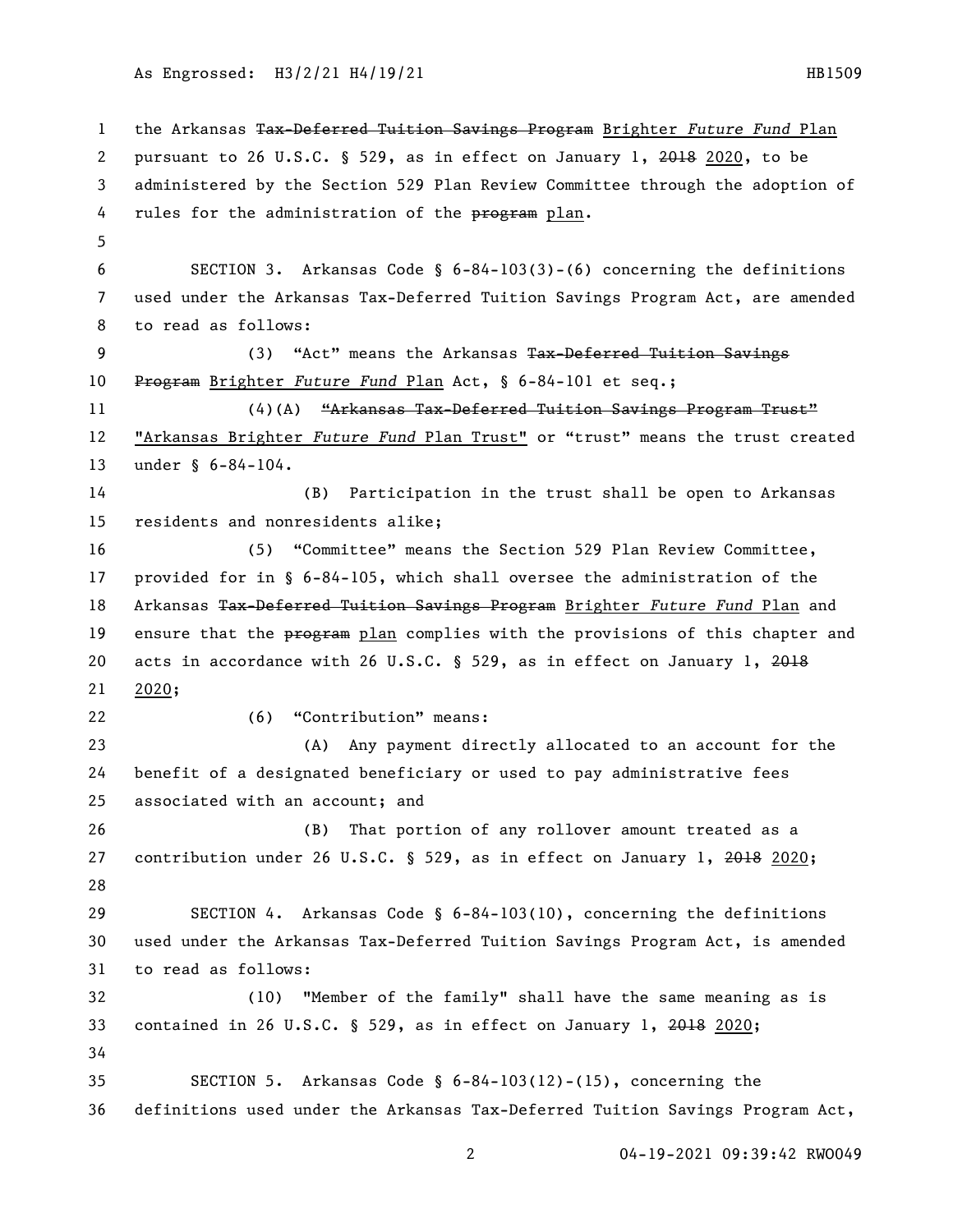```
1 are amended to read as follows:
 2 (12) "Person" means a person as defined in 26 U.S.C. § 529, as 
3 in effect on January 1, 2018 2020;
4 (13) "Program" "Plan" means the Arkansas Tax-Deferred Tuition
5 Savings Program Brighter Future Fund Plan established by this chapter;
6 (14) "Qualified higher education expenses" means tuition and 
7 other permitted expenses as set forth in 26 U.S.C. § 529, as in effect on 
8 January 1, 2018 2020, for the enrollment or attendance of a designated 
9 beneficiary;
10 (15) "Qualified tuition program" means a qualified tuition 
11 program as defined in 26 U.S.C. § 529, as in effect on January 1, 2018 2020;
12
13 SECTION 6. Arkansas Code § 6-84-103(17), concerning the definitions 
14 used under the Arkansas Tax-Deferred Tuition Savings Program Act, is amended 
15 to read as follows:
16 (17) "Rollover" means a disbursement or transfer from an account 
17 that is transferred to or deposited within sixty (60) calendar days of the 
18 transfer:
19 (A) Into an account of the same person for the benefit of 
20 the same designated beneficiary;
21 (B) To the credit of another person as a designated 
22 beneficiary if the transferee account was created under this chapter or under 
23 another qualified tuition program maintained in accordance with 26 U.S.C. § 
24 529, as in effect on January 1, 2018 2020; or
25 (C)(i) Before January 1, 2026, into an ABLE account under 
26 26 U.S.C. § 529A(e)(6), as in effect on January 1, 2018 2020, of the 
27 designated beneficiary or a member of the family of the designated 
28 beneficiary.
29 (ii) Subdivision (17)(C)(i) of this section does not 
30 apply to so much of a distribution which, when added to all other 
31 contributions made to the ABLE account for the taxable year, exceeds the 
32 limitation under 26 U.S.C. § 529A(b)(2)(B)(i), as in effect on January 1, 
33 2018 2020.
34
35 SECTION 7. Arkansas Code § 6-84-104(a), concerning the creation of the 
36 Arkansas Tax-Deferred Tuition Savings Program Trust, is amended to read as
```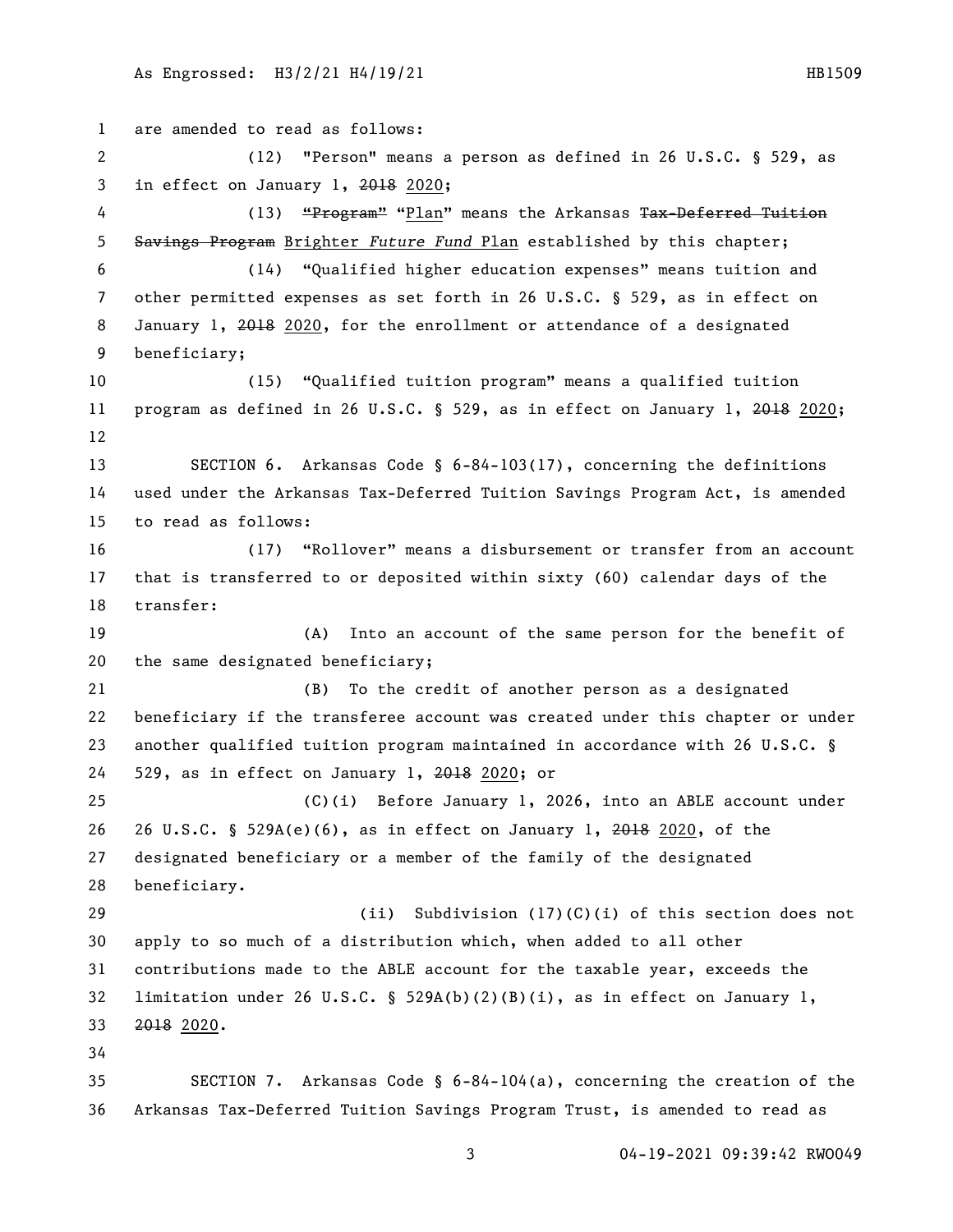follows: 2 (a) There is created the Arkansas Tax-Deferred Tuition Savings Program Brighter *Future Fund* Plan Trust. SECTION 8. Arkansas Code § 6-84-105(b) and (c), concerning the administration of the Arkansas Tax-Deferred Tuition Savings Program Act and the authority and powers of the Section 529 Plan Review Committee, are amended to read as follows: (b) The committee shall adopt such rules as it deems necessary and proper to administer this chapter and to ensure the compliance of the Arkansas Tax-Deferred Tuition Savings Program Brighter *Future Fund* Plan with 26 U.S.C. § 529, as in effect on January 1, 2018 2020. (c) The committee shall have the following powers, duties, and functions: 14 (1) To establish, develop, implement, and maintain the program plan in a manner consistent with the provisions of this chapter and 26 U.S.C. § 529, as in effect on January 1, 2018 2020, and to obtain the benefits 17 provided by 26 U.S.C. § 529 for the program plan, account owners, and designated beneficiaries; 19 (2) To adopt rules for the general administration of the program plan; (3) To maintain, invest, and reinvest the funds contributed into 22 the program plan consistent with the investment restrictions established by the committee and the standard of care described in the prudent investor rule under § 24-2-610; and (4)(A) To make and enter into any and all contracts, agreements, or arrangements and to retain, employ, and contract for the services of financial institutions, depositories, consultants, broker dealers, investment advisors or managers, third-party plan administrators, and research, technical, and other services necessary or desirable for carrying out the purposes of this chapter. (B) Contracts entered into by the committee may be for a term of from one (1) to ten (10) years. SECTION 9. Arkansas Code § 6-84-106 is amended to read as follows: 6-84-106. Investment direction. Except as permitted in 26 U.S.C. § 529, as in effect on January 1, 2018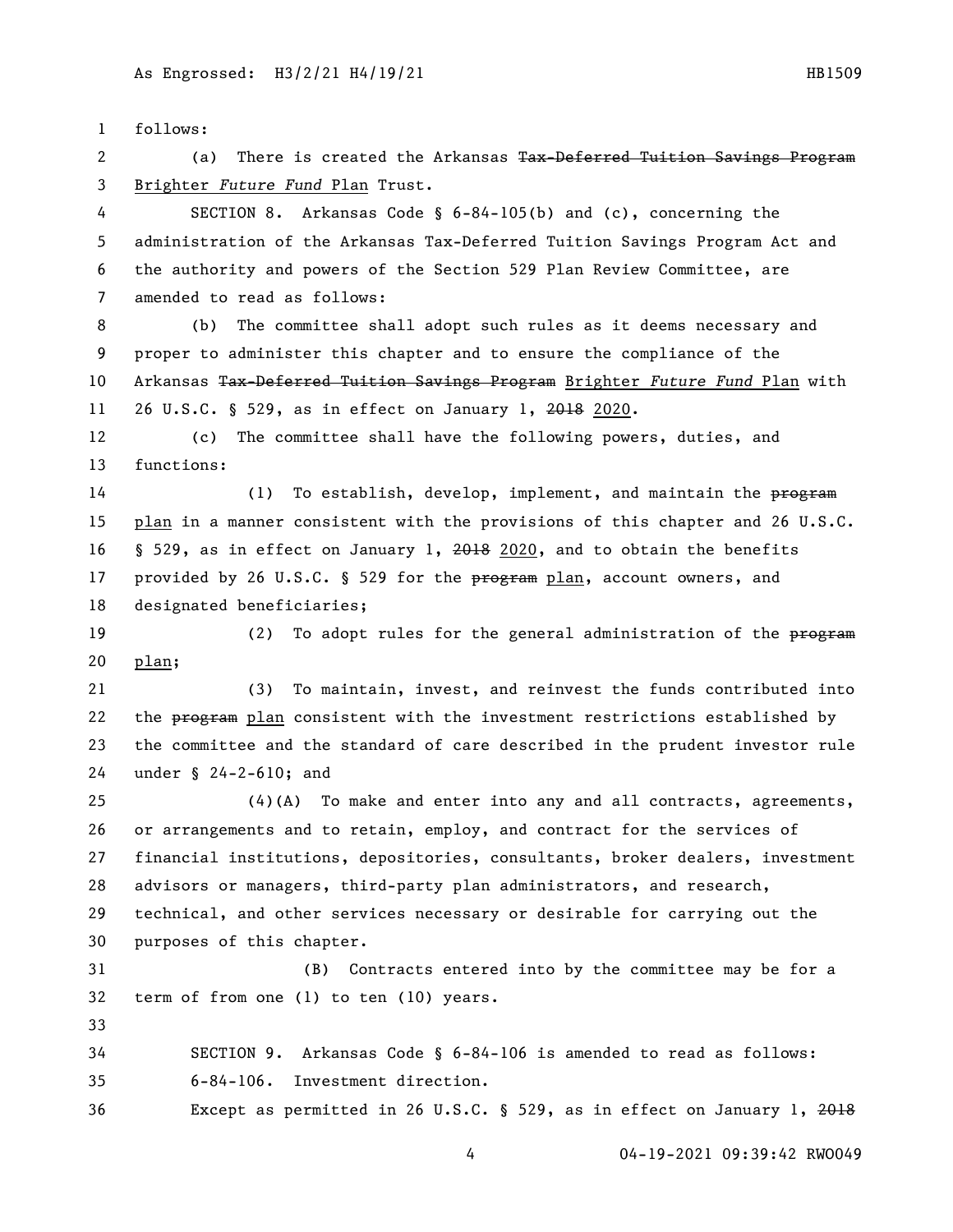As Engrossed: H3/2/21 H4/19/21 http://www.engrossed. HB1509

 2020, no person shall have the right to direct the investment of any 2 contributions to or earnings from the Arkansas Tax-Deferred Tuition Savings Program Brighter *Future Fund* Plan. SECTION 10. Arkansas Code § 6-84-107(a)(1), concerning accounts under the Arkansas Tax-Deferred Tuition Savings Program Act, is amended to read as follows: (a)(1) An account owner or contributor may establish an account by 9 making an initial contribution to the Arkansas Tax-Deferred Tuition Savings Program Brighter *Future Fund* Plan, signing an application form approved by the Section 529 Plan Review Committee and naming the account owner and the designated beneficiary. SECTION 11. Arkansas Code § 6-84-107(c) and (d), concerning accounts under the Arkansas Tax-Deferred Tuition Savings Program Act, are amended to read as follows: (c) Total contributions to all accounts shall not exceed those reasonably necessary to provide for the qualified higher education expenses of the beneficiary, and the committee shall establish maximum contribution 20 limits applicable to program plan accounts. 21 (d) Separate records and accounting shall be required by the program plan for each account, and reports shall be made no less frequently than annually to the account owner. SECTION 12. Arkansas Code § 6-84-107(e)(1), concerning savings accounts under the Arkansas Tax-Deferred Tuition Savings Program Act, is amended to read as follows: 28 (e)(1) The  $\frac{1}{2}$  permitted to collect application, 29 account, or administrative fees to defray the costs of the  $\frac{p}{p+1}$  plan. SECTION 13. Arkansas Code § 6-84-108(b), concerning the naming of a designated beneficiary and transfers of accounts under the Arkansas Tax- Deferred Tuition Savings Program Act, is amended to read as follows: (b) At the direction of an account owner, all or a portion of an account may be transferred to another account of which the designated beneficiary is a member of the family of the designated beneficiary of the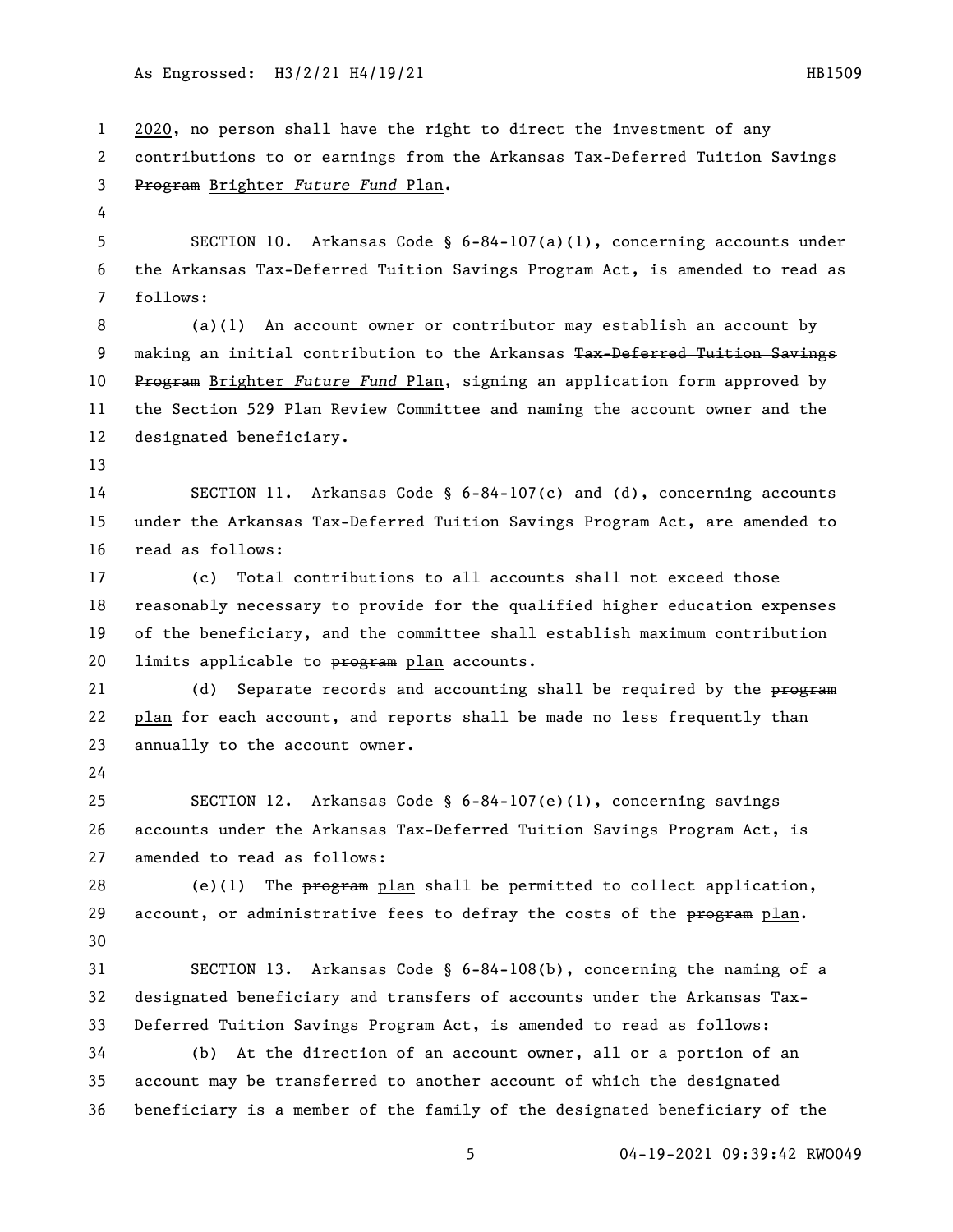As Engrossed: H3/2/21 H4/19/21 http://www.engrossed. HB1509

 transferee account if the transferee account was created by this chapter or under another qualified tuition program maintained in accordance with 26 U.S.C. § 529, as in effect on January 1, 2018 2020. SECTION 14. Arkansas Code § 6-84-109(b)(2), concerning the reporting of account withdrawals under the Arkansas Tax-Deferred Tuition Savings Program Act, is amended to read as follows: (2) The report shall be made at the time required by the rules 9 of the Internal Revenue Service as in effect on January 1, 2018 2020, and contain such information as is required by law. 12 SECTION 15. Arkansas Code § 6-84-111(a)(1), concerning funds exempt from tax under the Arkansas Tax-Deferred Tuition Savings Program Act, is amended to read as follows: (a)(1) Except as otherwise indicated in this chapter, interest, 16 dividends, and capital gains from funds invested in the Arkansas Tax-Deferred Tuition Savings Program Brighter *Future Fund* Plan or a tax-deferred tuition savings program established by another state under 26 U.S.C. § 529, as in 19 effect on January 1, 2018 2020, shall be exempt from Arkansas income taxes. SECTION 16. Arkansas Code § 6-84-111(b)(1), concerning funds exempt from tax under the Arkansas Tax-Deferred Tuition Savings Program Act, is amended to read as follows: (b)(1) For tax years beginning on or after January 1, 2005, 25 contributions Contributions to a tuition savings account established under 26 this program plan may be deducted from the taxpayer's adjusted gross income for the purpose of calculating Arkansas income tax under § 26-51-403(b). SECTION 17. Arkansas Code § 6-84-111(b)(3), concerning funds exempt from tax under the Arkansas Tax-Deferred Tuition Savings Program Act, is amended to read as follows: 32 (3) Contributions to this program plan that have been deducted from the taxpayer employee's adjusted gross income for prior tax years shall be subject to recapture from the taxpayer employee if the taxpayer employee: (A) Makes a subsequent nonqualified withdrawal from the account; or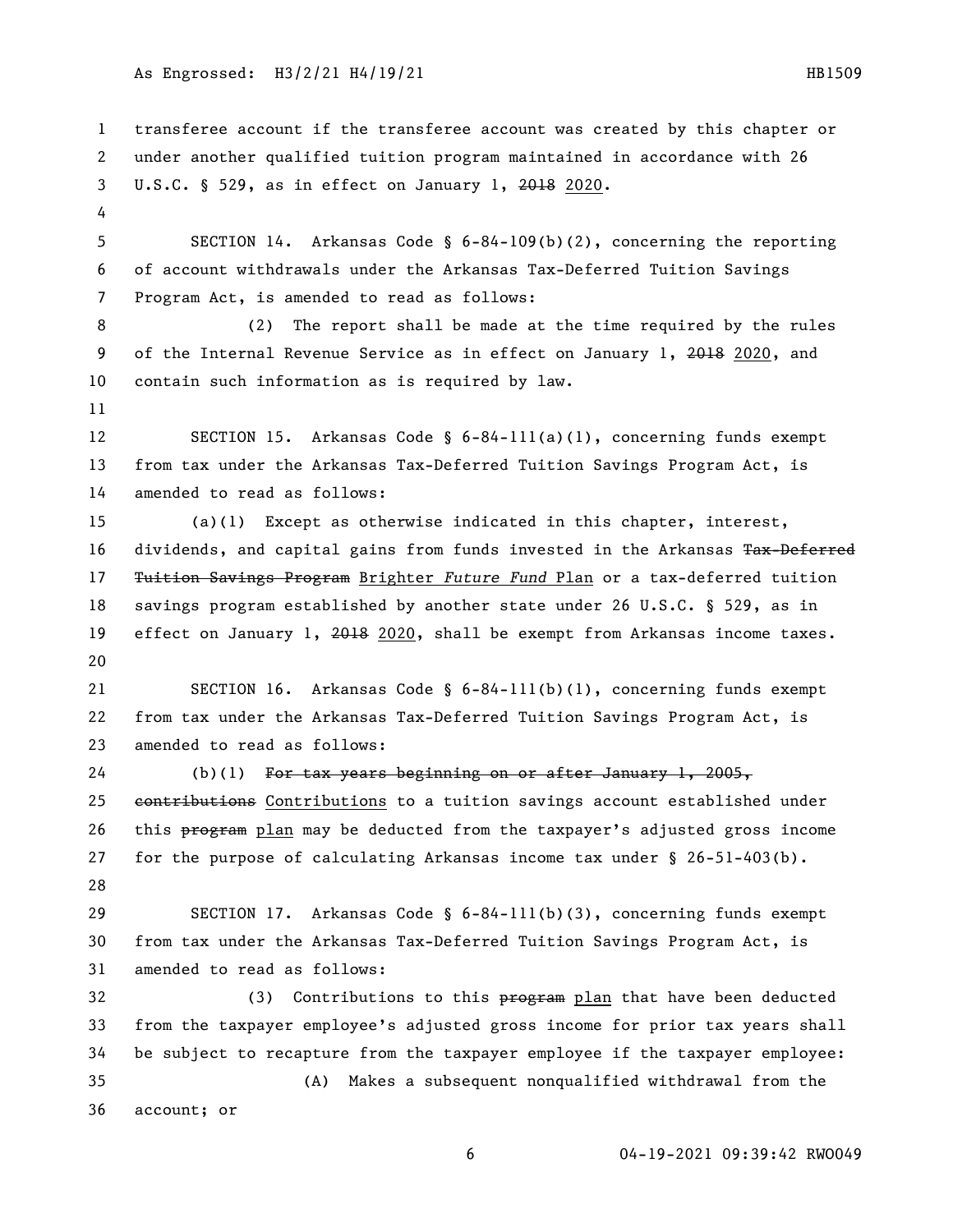(B) Rolls the account over to a tax-deferred tuition savings program established by another state or institution under 26 U.S.C. § 529, as in effect on January 1, 2018 2020. SECTION 18. Arkansas Code § 6-84-111(c)(1)(A), concerning funds exempt from tax under the Arkansas Tax-Deferred Tuition Savings Program Act, is amended to read as follows: (c)(1)(A) For tax years beginning on or after January 1, 2017, 9 contributions to a tuition savings account established under this program plan or a tax-deferred tuition savings program established by another state under 26 U.S.C. § 529, as it existed on January 1, 2017, may be deducted from the taxpayer's adjusted gross income for the purpose of calculating Arkansas income tax under § 26-51-403(b). SECTION 19. Arkansas Code § 6-84-111(d)(1)(A), concerning funds exempt from tax under the Arkansas Tax-Deferred Tuition Savings Program Act, is amended to read as follows: (d)(1)(A) For tax years beginning on or after January 1, 2018, 19 contributions to a tuition savings account established under the program plan or a tax-deferred tuition savings program established by another state under 26 U.S.C. § 529, as it existed on January 1, 2018, may be deducted from the taxpayer's adjusted gross income for the purpose of calculating Arkansas income tax under § 26-51-403(b). SECTION 20. Arkansas Code § 6-84-111(e) and (f), concerning withdrawals from and earnings on contributions to the Arkansas Tax-Deferred Tuition Savings Program Act, are amended to read as follows: (e)(1)(A) For tax years beginning on and after January 1, 2021, contributions to a tuition savings account established under the plan or a tax-deferred tuition savings program established by another state under 26 U.S.C. § 529, as in effect on January 1, 2020, may be deducted from the taxpayer's adjusted gross income for the purpose of calculating Arkansas income tax under § 26-51-403(b). (B) A taxpayer may not deduct from the taxpayer's adjusted gross income a contribution to a tax-deferred tuition savings program established by another state if the taxpayer deducted the contribution in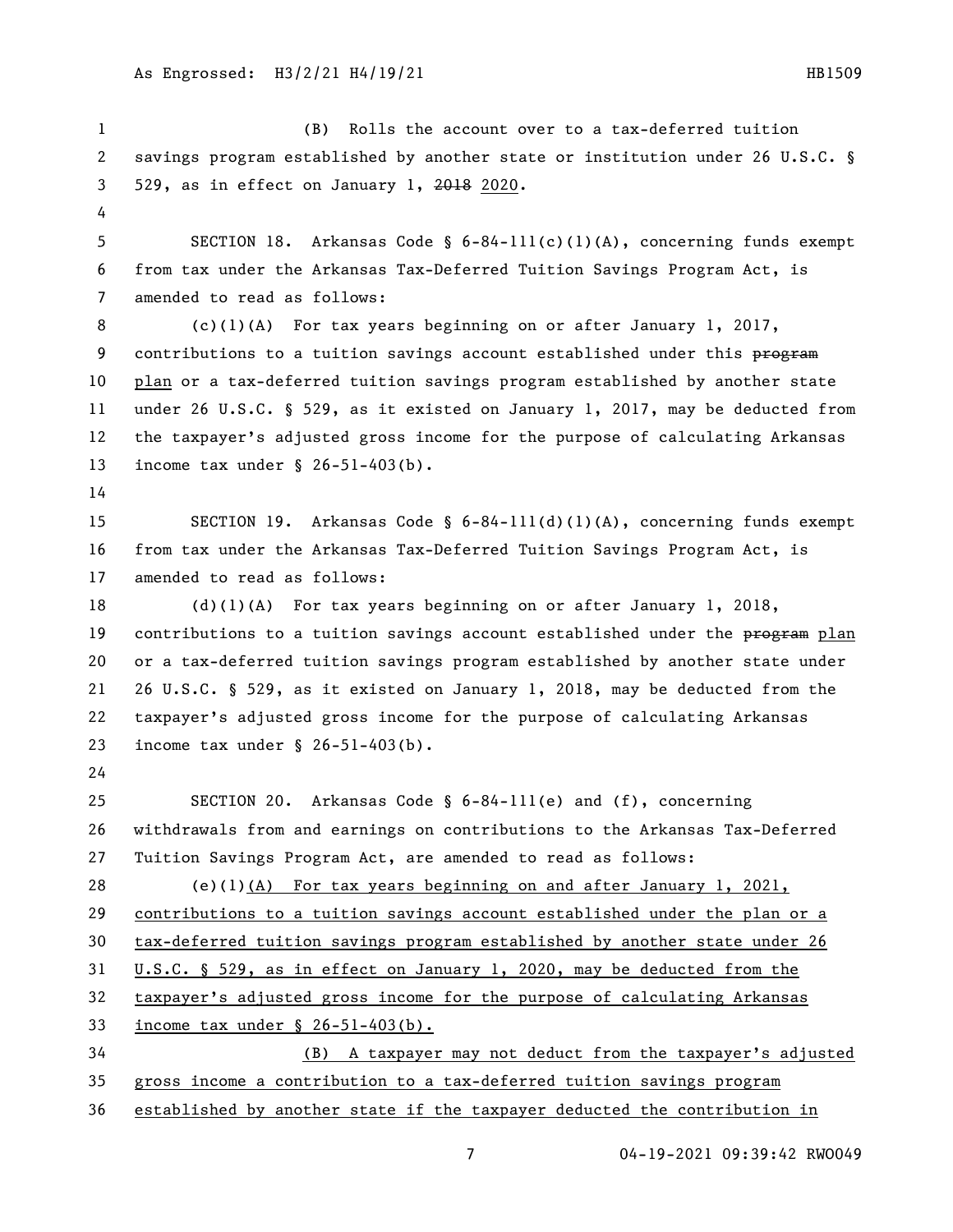| $\mathbf{1}$ | another state or on another state's income taxes.                              |
|--------------|--------------------------------------------------------------------------------|
| $\mathbf{2}$ | $(2)(A)$ The deductible contributions for a tuition savings                    |
| 3            | account established under this chapter shall not exceed five thousand dollars  |
| 4            | (\$5,000) per taxpayer in any tax year.                                        |
| 5            | (B) If the aggregate amount of contributions by a taxpayer                     |
| 6            | during a tax year exceeds the limitation under subdivision $(e)(2)(A)$ of this |
| 7            | section, the unused aggregate amount may be carried forward to the next        |
| 8            | succeeding four (4) tax years.                                                 |
| 9            | The deductible contributions for a tax-deferred<br>(C)                         |
| 10           | tuition savings program established by another state under 26 U.S.C. § 529,    |
| 11           | as in effect on January 1, 2020, shall not exceed three thousand dollars       |
| 12           | (\$3,000) per taxpayer in any tax year.                                        |
| 13           | (D) The deductible contributions for a tax-deferred                            |
| 14           | tuition savings program established by another state under 26 U.S.C. § 529,    |
| 15           | as in effect on January 1, 2020, that are rolled over into a tuition savings   |
| 16           | account established under this chapter shall not exceed seven thousand five    |
| 17           | hundred dollars $(\$7,500)$ per taxpayer in the tax year in which they were    |
| 18           | rolled.                                                                        |
| 19           | $(f)(1)$ Qualified withdrawals from a tuition savings account                  |
| 20           | established under this program plan or a tax-deferred tuition savings program  |
| 21           | established by another state under 26 U.S.C. § 529, as in effect on January    |
| 22           | 1, 2018 2020, will be exempt from Arkansas income tax with respect to the      |
| 23           | designated beneficiary's income.                                               |
| 24           | (2)(A) Nonqualified withdrawals from a tuition savings account                 |
| 25           | established under this program plan or a tax-deferred tuition savings program  |
| 26           | established by another state under 26 U.S.C. § 529, as in effect on January    |
| 27           | 1, 2018 2020, will be subject to Arkansas income tax.                          |
| 28           | The nonqualified withdrawal will be taxable to the<br>(B)                      |
| 29           | party, account owner, or designated beneficiary who actually makes the         |
| 30           | withdrawal.                                                                    |
| 31           | $(f)(g)$ Any earnings on the contribution that are included in the             |
| 32           | refund will be subject to Arkansas income tax if an account owner receives a   |
| 33           | refund of contributions to a tuition savings account established under this    |
| 34           | program plan or a tax-deferred tuition savings program established by another  |
| 35           | state under 26 U.S.C. § 529, as in effect on January 1, 2018 2020, because of  |
| 36           | either:                                                                        |
|              | 04-19-2021 09:39:42 RW0049<br>8                                                |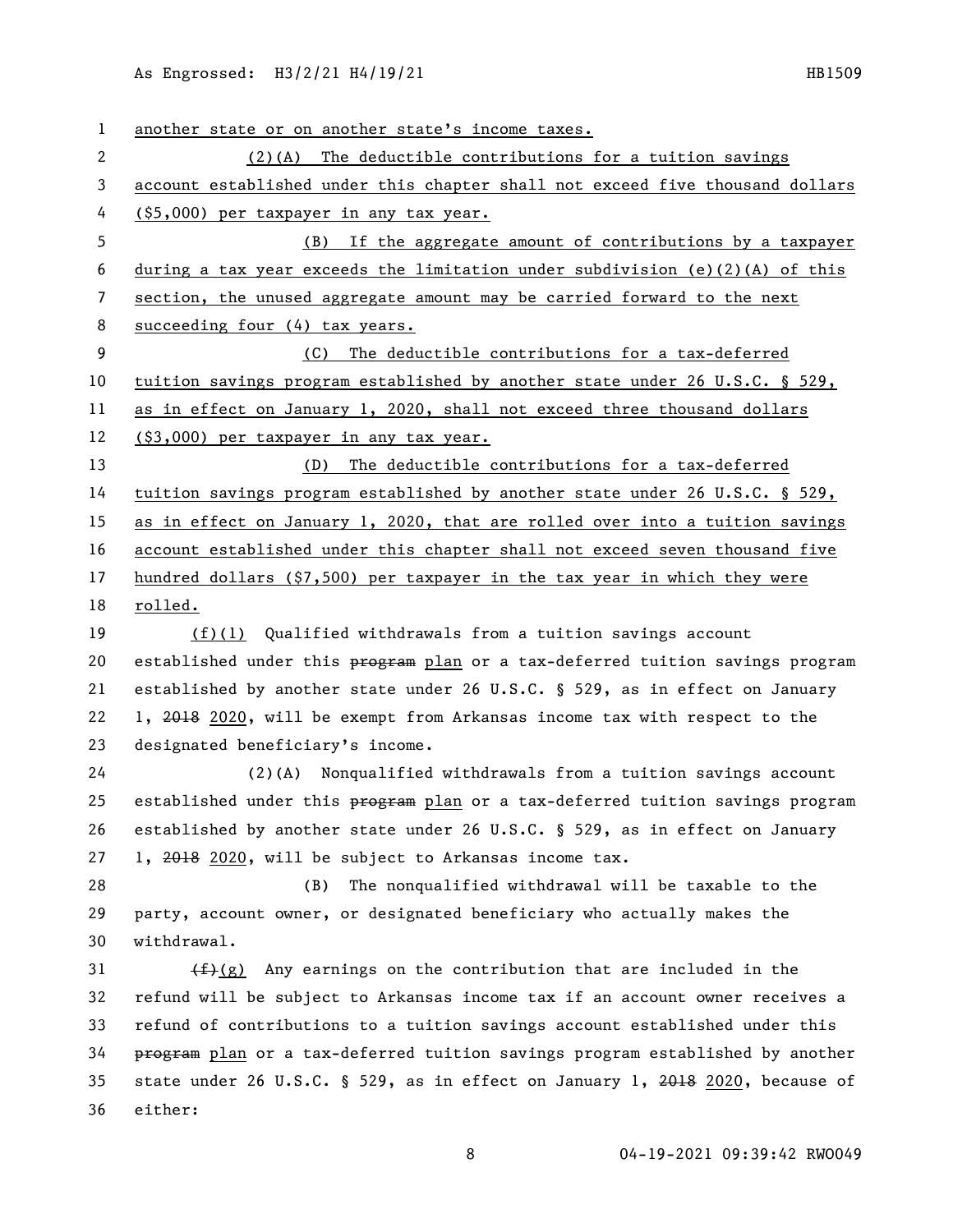(1) The death or disability of the designated beneficiary; or (2) A scholarship, allowance, or payment described in 26 U.S.C. § 135(d)(1)(B) or (d)(1)(C), as in effect on January 1, 2018, received by the designated beneficiary. SECTION 21. Arkansas Code § 6-84-112 is amended to read as follows: 6-84-112. Limitation on liability. 8 Neither the Arkansas Tax-Deferred Tuition Savings Program Brighter *Future Fund* Plan, the Section 529 Plan Review Committee and each of its members, nor the state shall insure any account or guarantee any rate of return or any interest rate on any contribution, nor shall they or any one of them be liable for any loss incurred by any person as a result of 13 participating in the program plan. SECTION 22. Arkansas Code § 6-84-113 is amended to read as follows: 6-84-113. Liberal construction. This chapter shall be liberally construed to comply with the 18 requirements of 26 U.S.C. § 529, as in effect on January 1, 2018 2020. SECTION 23. Arkansas Code § 6-84-114(c), concerning the Aspiring Scholars Matching Grant Program, is amended to read as follows: (c) An Arkansas Tax-Deferred Tuition Savings Program Brighter *Future Fund* Plan account shall be exempt for purposes of determining eligibility for transitional employment assistance, Medicaid, and food stamps, provided that the federal rules for these programs permit such an exemption. SECTION 24. Arkansas Code § 19-4-1602(21), concerning authorized deductions from the payrolls of state employees, is amended to read as follows: 30 (21)(A) Arkansas Tax-Deferred Tuition Savings Program Brighter *Future Fund* Plan under the Arkansas Tax-Deferred Tuition Savings Program Brighter *Future Fund* Plan Act, § 6-84-101 et seq., or a tax-deferred savings program established by another state under 26 U.S.C. § 529, as it existed on January 1, 2007. (B) The tax-deferred savings plan must be in existence at the time the payroll deduction request is made.